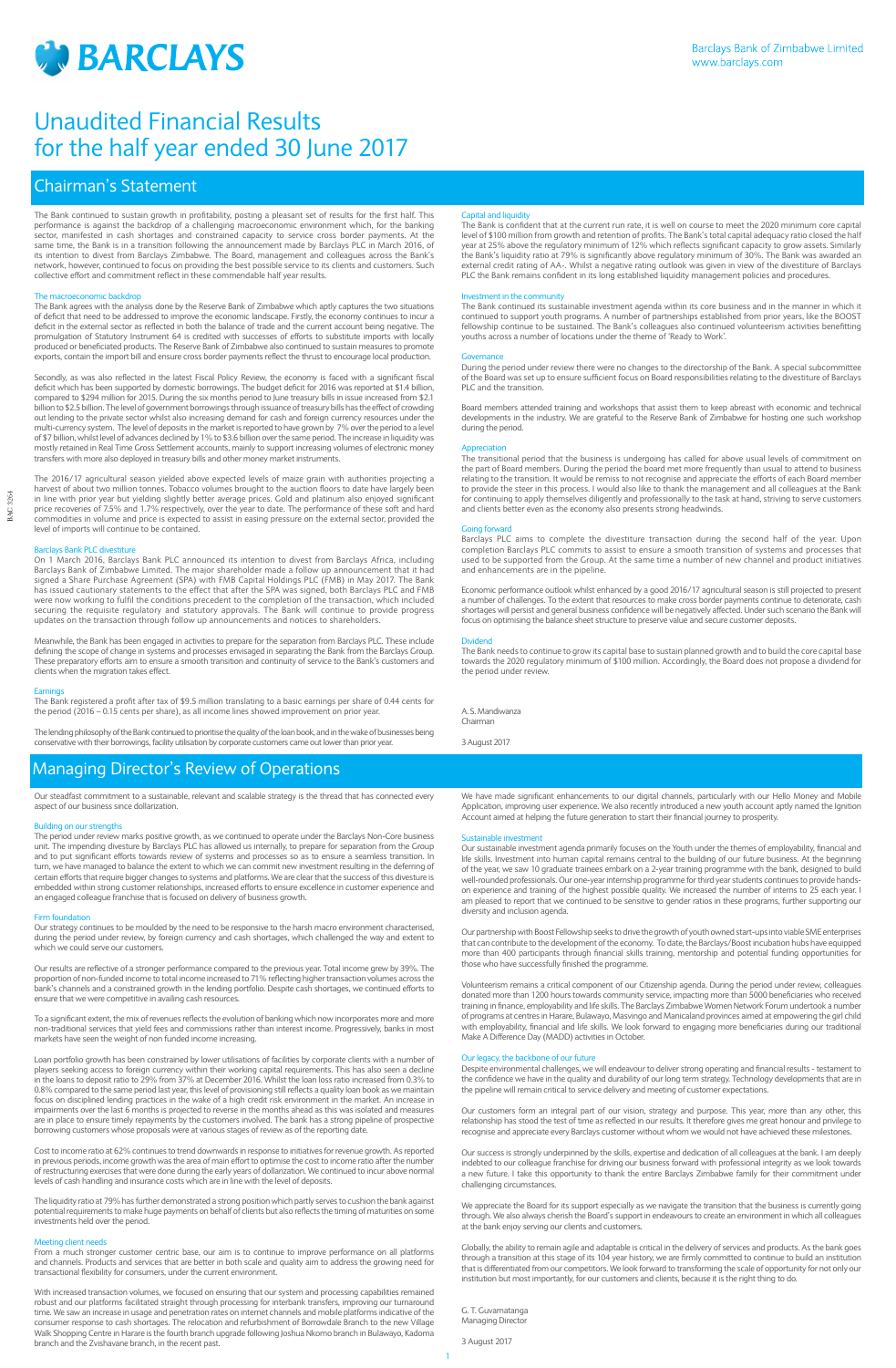

BAC 3264

BAC 3264

Board diversity<br>The Board recognises the importance of diversity and inclusion in its decision making processes. It is made up of eight independent non-executive directors three of whom are female and five are male and two executive directors. The Board members have an array of experience which includes investment, commercial and retail banking, accounting, legal, corporate finance, marketing, business<br>administration, economics, human resources management and executive management.

# Corporate Governance Statement

The Board of Directors of Barclays Bank of Zimbabwe Limited (the Bank) is cognisant that good governance requires continuous effort.<br>In order to achieve good governance, the Board remains committed to the establishment, mo

Among the Board's top priorities is ensuring effective internal controls are in place and timely and accurate disclosure of material<br>information about the Bank. The Bank subscribes to the principles of international best p that of mere compliance with applicable guidelines or standards but rather a considered application of principles that ultimately ensures good governance.

The Board is committed to the creation and sustenance of shareholder value and is accountable to its shareholders as well as to all other<br>stakeholders including the Bank's employees, customers, suppliers, regulatory author

# Main Board

Board responsibilities<br>The Board is responsible for the adoption of the Bank's strategic plans, monitoring of strategy implementation, operational performance<br>and management, determination of policies and processes to ensu

Board Chairman & non-executive directors<br>The Board of Directors is led by an independent non-executive Chairman, whose primary duties include providing leadership and<br>managing the business of the Board through setting its its committees, assisting in the identification and recruitment of talent to the Board, managing performance appraisal arrangements for<br>directors including oversight for the annual Board effectiveness review and proactivel

Executive directors The executive management team is led by the Managing Director. The main responsibilities of executive management include reporting to the Board on implementation of strategy, effectiveness of risk management and control systems,business and financial performance,<br>preparation of financial statements and keeping the Board fully informed of any material

Access to information<br>Openness and transparency are key enablers for the Board to discharge its mandate fully and effectively. The non-executive directors have unrestricted access to all relevant records and information of the Bank as well as to management. As one of its key deliverables, management is mandated to keep the Board informed of material developments in and affecting the Bank.

Conflict of interest<br>The Board has in place a policy that manages conflict of interest including situational and transactional conflict. Directors disclose their interests on joining the Board and at every meeting of the directors they disclose any additional interests and confirm or update their declarations of interest accordingly.

Board committees<br>The Board has delegated some of its duties and responsibilities to five sub-committees to ensure the efficient discharge of the Board's<br>mandate. The ultimate responsibility of running the Bank however stil quarter and are all chaired by an independent non-executive director as detailed below.

Audit committee<br>The primary functions of the Committee are to oversee the financial management discipline of the Bank,review the Bank's accounting<br>policies, the contents of the financial reports, disclosure controls and pr oversee the relationship with the Bank's external auditors, as well as providing assurance to the Board that management's control<br>assurance processes are being implemented and are complete and effective. At each meeting, t 2017 were:

Director induction and development The Board acknowledges the value of being a learning Board, in so far as it enhances Board conformance and Board performance. As part of its learning program, the Board has in place a comprehensive induction plan for on-boarding new directors. As part of continuing<br>director development, three board members went through a training session, facilitate five attended a workshop on financial reporting, audit and governance organised for the market by KPMG.

Board activities<br>The Board of Directors held fourteen (14) Board meetings as at 30 June 2017 pursuant to the execution of the Board's mandate. The<br>principal activities undertaken by the Board during the first half of the y recruitment, remuneration and performance reviews of senior management. Special focus was placed on the divestiture by Barclays Bank<br>PLC vis a vis the Board's role in the process, the Board's duties and obligations to the

Loans review committee<br>This Committee has the overall responsibility for the complete review of the quality of the Bank's loan portfolio to ensure that the lending function conforms to sound lending policies and keeps the Board and management adequately informed on noted risks. It<br>assists the Board with discharging its responsibility to review the quality of the Bank's loan p At every meeting, it reviews the quality of the loan portfolio with a view to ensuring compliance with the banking laws and regulations<br>and all other applicable laws as well as internal policies. The Committee comprises th executive director. The members of the Committee as at 30 June 2017 were:-

Board risk committee<br>The Board Risk Committee is responsible for monitoring the Bank's risk appetite, risk tolerance and risk profile for all material risks including but not limited to credit, market, treasury and capital risks (financial risks) and operational, model, reputation, conduct and<br>legal risk (non-financial risks). The Committee is also responsible for considering material risks and reports on all material risks including financial and non-financial risks to the board.

Board and director evaluation In order to assess the performance and effectiveness of individual directors, the Board Chairman, Committees and overall performance of the Board, the Board conducts an annual evaluation process facilitated by an external party. The evaluation process involves directors<br>completing evaluation questionnaires and one on one meetings with the facilitator. T was rated as strong by the directors.

A. I. Lawson (Chairman)

C. F. Dube E. Fundira T. Moyo

Board credit committee<br>The Board Credit Committee is tasked with the overall review of the Bank's lending policies. The Committee deliberates and considers<br>loan applications beyond the discretionary limits of management, l independent non-executive directors. The members of the Committee as at 30 June 2017 were:

E. Fundira (Chairperson) A. Lawson T. Moyo G. T. Guvamatanga

The members of the Committee as at 30 June 2017 were:-

C. F. Dube (Chairman) N. Moyo B. Moyo S. Matsekete

Human resources and nominations committee<br>The Human Resources and Nominations Committee assists the Board in the review of critical personnel issues as well as acting as<br>a Remuneration and Terminal Benefits Committee. The remuneration as well as approving managerial appointments. The Committee ensures that the remuneration of directors is in line<br>with the nature and size of the operations of the Bank as well as the Bank's performance. In ad nominations to the Board and succession planning for the Board. The Committee comprises three independent non-executive directors and one executive director. The members of the Committee as at 30 June 2017 were

S. D. Mtsambiwa (Chairman)

S. N. Moyo<br>A. S. Mandiwanza

G. T. Guvamatanga

# B. Moyo (Chairman) S. N. Moyo

S. D. Mtsambiwa

Executive committee (EXCO)<br>The Executive Committee is the operational management forum responsible for the delivery of the Bank's operational plans. The<br>Executive Committee acts as a link between the Board and management a to manage the Bank, to guide and control the overall direction of the business of the Bank and acts as a medium of communication and<br>co-ordination between business units and the Board. The Committee comprises executive dir

Assets and liabilities/treasury committee The Treasury Committee is tasked with ensuring the achievement of sustainable and stable profits within a framework of acceptable financial risks and controls. The Treasury Committee ensures maximization of the value that can be generated from active management of the Bank's balance sheet and financial risk within agreed risk parameters. It manages the funding and investment of the Bank's balance sheet, liquidity and cash flow, as well as exposure of the Bank to interest rate, ex The Committee comprises executive directors and heads of functions key to the proper discharge of the Committee's responsibilities.

Risk management committee (also known as risk and control committee)<br>This Committee ensures that the management and operation of the Bank's business is done within the governance and control<br>framework established by the Bo accountability and associated risks in terms of management, assurance and reporting. At every meeting, the Committee reviews internal audit reports and assesses the integrity of the risk control systems as well as ensuring that the risk policies and strategies are<br>effectively managed. The Committee also monitors external developments relating to

### Directors shareholding

The following is a schedule of the directors' shareholdings in the Bank as at 30 June 2017;

| A. S. Mandiwanza  | 5 1 1 7 |
|-------------------|---------|
| C. F. Dube        | Nil     |
| E. Fundira        | 2 1 4 5 |
| A. I. Lawson      | 15 642  |
| S. D. Mtsambiwa   | Nil     |
| B. Moyo           | Nil     |
| S. N. Moyo        | Nil     |
| T. Moyo           | Nil     |
| G. T. Guvamatanga | Nil     |
| S. Matsekete      | 540 000 |
|                   |         |

Half year financial results<br>The Directors are responsible for the preparation and integrity of the financial results and related financial information contained in this<br>report. The financial results are prepared in accorda

These unaudited financial results have been prepared under the supervision of Samuel Matsekete CA (Z). PAAB Registered Accountant number 2540.

#### Board and committees attendance first half 2017

Main Board Name Total Meetings Present LOA\*\* Contact Meetings Present LOA\*\* A. S. Mandiwanza \* 13 C. F. Dube 14 12 2 E. Fundira 14 14 Nil B. Moyo 14 12 2 S. D. Mtsambiwa 14 10 10 10 10 10 11 12 12 13 14 14 14 15 16 17 17 18 19 19 19 19 19 19 19 19 19 19 10 11 10 11 10 11 10 11 10 11 10 11 10 11 10 11 10 11 10 11 10 11 10 11 10 11 10 11 10 11 10 11 10 11 10 11 10 11 10 11 10 A. I. Lawson 14 14 Nil T. Moyo 14 11 3 S. N. Moyo 14 14 Nil G. T. Guvamatanga 4 4 Nil S. Matsekete 4 4 Nil Audit committee Name Contract Meetings Present LOA\*\* A. I. Lawson \* 2 2 Nil C. F. Dube 2 2 Nil E. Fundira 2 2 Nil T. Moyo 2 1 1 Human resources & nominations committee Name Contract Meetings Present LOA\*\*\* S. D. Mtsambiwa\* 2 2 Nil A. S. Mandiwanza 2 S. N. Moyo 2 2 Nil G. T. Guvamatanga 2 2 Nil Credit committee Name Total Meetings Present LOA\*\* E. Fundira\* 2 2 Nil A. I. Lawson 2 2 Nil T. Moyo 2 2 Nil G. T. Guvamatanga 2 1 1 Loans review committee Name Contract Contract Contract Contract Contract Contract Contract Contract Contract Contract Contract Contract Contract Contract Contract Contract Contract Contract Contract Contract Contract Contract Contract Contract C C. F. Dube \* 2 2 Nil B. Moyo 2 1 1 S. N. Moyo 2 2 Nil

| S. Matsekete |  | Nil |
|--------------|--|-----|
|              |  |     |

#### Risk committee

| Name            | <b>Total Meetings</b> | Present | $LOA**$ |
|-----------------|-----------------------|---------|---------|
| B. Moyo*        |                       |         | Nil     |
| S. N. Moyo      |                       |         | Nil     |
| S. D. Mtsambiwa |                       |         | Nil     |

#### Special transition committee

| Name         | <b>Total Meetings</b> | Present | $LOA**$ |
|--------------|-----------------------|---------|---------|
| C. F. Dube * |                       |         | Nil     |
| E. Fundira   |                       |         | Nil     |
| A. I. Lawson |                       |         | Nil     |

\* Committee Chairperson

\*\* LOA - leave of absence granted

#### $Com$

The board is of the view that throughout the reporting period the Bank complied with the applicable laws and regulations.

By Order of the Board

V. Mutandwa Company Secretary

3 August 2017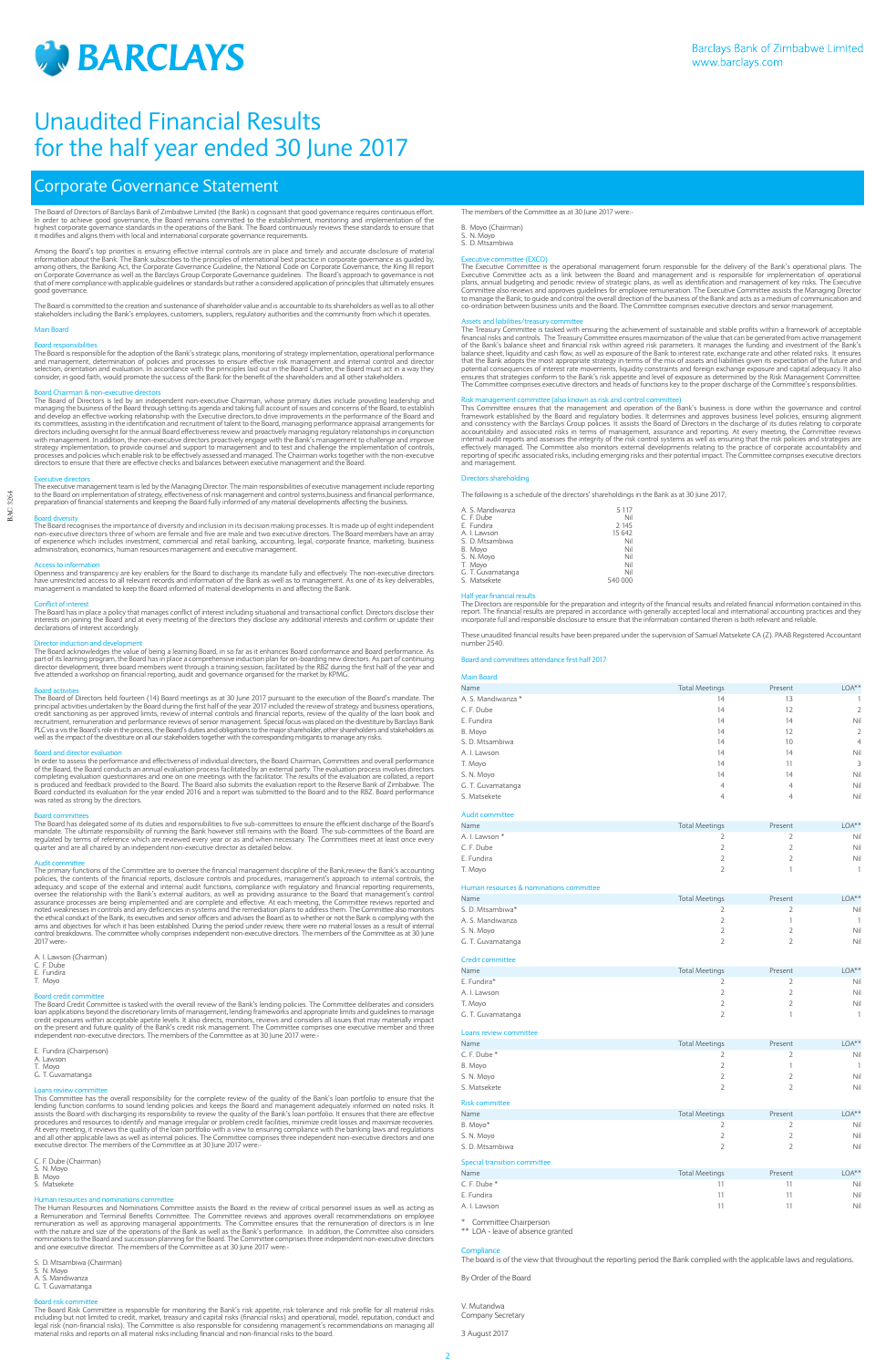

BAC 3264

BAC 3264

# Statement of Comprehensive Income

# Statement of Financial Position  $30 \text{ J}$

# Statement of Changes in Equity for the half year ended 30 June 2017

|                                      |              | 30.06.2017 | 30.06.2016 | 31.12.2016     |
|--------------------------------------|--------------|------------|------------|----------------|
|                                      | <b>Notes</b> | US\$000    | US\$000    | <b>US\$000</b> |
|                                      |              |            |            |                |
| <b>Assets</b>                        |              |            |            |                |
| Cash and bank balances               | 13           | 259 593    | 139 170    | 220 326        |
| Derivative financial instruments     | 14           | 1          | 3          | 224            |
| Available for sale investments       | 15           | 2049       | 32 9 29    | 34 104         |
| Loans and receivables from banks     | 16           | 56 999     | 5 1 0 9    | 33 195         |
| Loans and advances to customers      | 17           | 113 545    | 126 534    | 140 327        |
| Other assets                         | 18           | 6.553      | 6 5 2 3    | 6719           |
| Property and equipment               | 19           | 21 180     | 20 914     | 21 285         |
| Investment properties                | 20           | 5 2 5 0    | 5 2 5 0    | 5 2 5 0        |
| Non-current asset held for sale      | 21           | 14 629     | 14 27 3    | 14 5 19        |
| Current tax assets                   |              |            | 211        | 261            |
| <b>Total assets</b>                  |              | 479 799    | 350 916    | 476 210        |
|                                      |              |            |            |                |
| Derivative financial instruments     | 14           | 4          | 21         | 122            |
| Deposits from banks                  | 22           | 2 2 0 5    | 756        | 2552           |
| Deposits from customers              | 23           | 388 380    | 279 674    | 391 709        |
| Provisions                           | 24           | 1933       | 1594       | 2023           |
| Other liabilities                    | 25           | 10 175     | 8842       | 10 117         |
| Deferred tax liabilities             |              | 1768       | 2467       | 1908           |
| Current tax liabilities              |              | 637        |            |                |
| Bank balances due to Group companies | 34           | 18         | 122        | 2586           |
| <b>Total liabilities</b>             |              | 405 120    | 293 476    | 411 017        |
|                                      |              |            |            |                |
| <b>Capital and reserves</b>          |              |            |            |                |
| Share capital                        | 27           | 215        | 215        | 215            |
| Share premium                        | 27           | 23 642     | 23 642     | 23 642         |
| Non-distributable reserves           |              | 7785       | 7785       | 7785           |
| Available for sale reserves          |              | 330        | 260        | 415            |
| Revaluation reserves                 |              | 3488       | 3550       | 3 5 1 9        |
| Share-based payment reserve          |              | 1 1 9 6    | 1 1 1 4    | 1 1 6 4        |
| Retained income                      |              | 38 0 23    | 20 874     | 28 453         |
| <b>Total equity</b>                  |              | 74 679     | 57 440     | 65 193         |
|                                      |              |            |            |                |
| <b>Total equity and liabilities</b>  |              | 479 799    | 350 916    | 476 210        |

| <b>Statement of Cash Flows</b><br>for the half year ended 30 June 2017 |              |            |            |            |
|------------------------------------------------------------------------|--------------|------------|------------|------------|
|                                                                        |              | 30.06.2017 | 30.06.2016 | 31.12.2016 |
|                                                                        | <b>Notes</b> | US\$000    | US\$000    | US\$000    |
| Cash flow from operating activities                                    |              |            |            |            |
| Profit before income tax                                               |              | 12 170     | 4 5 8 4    | 14 4 41    |
| Adjustments for non-cash items:                                        |              |            |            |            |

Share capital Share premium Non-

distributable reserves

Available for sale reserves

Revaluation reserves

Share based payment reserve

Retained income

Total equity

|                                           | US\$000                            | US\$000                     | US\$000                                      | US\$000                                      | US\$000                            | US\$000                                      | US\$000                       | US\$000                    |
|-------------------------------------------|------------------------------------|-----------------------------|----------------------------------------------|----------------------------------------------|------------------------------------|----------------------------------------------|-------------------------------|----------------------------|
|                                           |                                    |                             |                                              |                                              |                                    |                                              |                               |                            |
| Balance at 1 January 2017                 | 215                                | 23 642                      | 7785                                         | 415                                          | 3 5 1 9                            | 1 1 6 4                                      | 28 4 53                       | 65 193                     |
| Profit for the period                     | $\sim$                             | $\overline{\phantom{a}}$    | $\overline{\phantom{a}}$                     | $\sim$                                       | $\sim$                             | $\sim$                                       | 9 5 3 9                       | 9 5 3 9                    |
| Other comprehensive income for the period |                                    |                             | $\sim$                                       | (85)                                         |                                    |                                              | $\sim$                        | (85)                       |
| Total comprehensive income for the period |                                    |                             | $\sim$                                       | (85)                                         |                                    |                                              | 9 5 3 9                       | 9 4 5 4                    |
| Recognition of share-based payments       | $\sim$                             |                             |                                              |                                              |                                    | 32                                           |                               | 32                         |
| Realisation of revaluation reserves       |                                    |                             | $\sim$                                       | $\sim$                                       | (31)                               |                                              | 31                            | <b>.</b>                   |
| Balance at 30 June 2017                   | 215                                | 23 642                      | 7785                                         | 330                                          | 3488                               | 1 196                                        | 38 023                        | 74 679                     |
|                                           |                                    |                             |                                              |                                              |                                    |                                              |                               |                            |
|                                           | Share<br>capital<br><b>US\$000</b> | Share<br>premium<br>US\$000 | Non-<br>distributable<br>reserves<br>US\$000 | Available<br>for sale<br>reserves<br>US\$000 | Revaluation<br>reserves<br>US\$000 | Share based<br>payment<br>reserve<br>US\$000 | Retained<br>income<br>US\$000 | Total<br>equity<br>US\$000 |
| Balance at 1 January 2016                 | 215                                | 23 642                      | 7785                                         | 357                                          | 3609                               | 1053                                         | 17 538                        | 54 199                     |
| Profit for the period                     | $\sim$                             | $\overline{\phantom{a}}$    | $\sim$                                       | $\sim$                                       | $\sim$                             | $\sim$                                       | 3 2 7 7                       | 3 2 7 7                    |
| Other comprehensive income for the period |                                    |                             |                                              | (97)                                         |                                    |                                              |                               | 58                         |
| Total comprehensive income for the period | <b>.</b>                           |                             | $\sim$                                       | (97)                                         |                                    | $\sim$                                       | 3 2 7 7                       | 3 1 8 0                    |
| Recognition of share-based payments       | $\sim$                             |                             |                                              |                                              |                                    | 61                                           | $\overline{\phantom{a}}$      | 61                         |
| Realisation of revaluation reserves       |                                    |                             |                                              |                                              | (59)                               |                                              | 59                            | $\overline{\phantom{a}}$   |
| Balance at 30 June 2016                   | 215                                | 23 642                      | 7785                                         | 260                                          | 3 5 5 0                            | 1 1 1 4                                      | 20 874                        | 57 440                     |

|                                         |                | 30.06.2017 | 30.06.2016     |
|-----------------------------------------|----------------|------------|----------------|
|                                         | <b>Notes</b>   | US\$000    | <b>US\$000</b> |
| Interest income                         |                | 10 187     | 8915           |
|                                         | 2<br>3         |            |                |
| Interest expense                        |                | (149)      | (195)          |
| Net interest income                     |                | 10 038     | 8720           |
| Net fee and commission income           | $\overline{4}$ | 15 4 5 8   | 13 650         |
| Net trading income                      | 5              | 9 1 2 8    | 2649           |
| Net investment income                   | 6              | 154        | 34             |
| Other income                            | 7              | 272        | 231            |
| <b>Total income</b>                     |                | 35 050     | 25 284         |
| Impairment losses on loans and advances | 11             | (1018)     | (388)          |
| Net operating income                    |                | 34 0 32    | 24 896         |
| Staff costs                             | 8              | (11359)    | (11048)        |
| Infrastructure costs                    | 9              | (4564)     | (4364)         |
| Administration and general expenses     | 10             | (6049)     | (4900)         |
| <b>Operating expenses</b>               |                | (21972)    | (20312)        |
| Share of profit of joint venture        |                | 110        |                |
| Profit before tax                       |                | 12 170     | 4584           |
| Taxation                                | 12             | (2631)     | (1307)         |
| Profit for the period                   |                | 9 5 3 9    | 3 2 7 7        |

| Aujustinents for non-cash items:                                      |                |         |         |         |
|-----------------------------------------------------------------------|----------------|---------|---------|---------|
| Depreciation and impairment of property and equipment                 | $\mathsf{Q}$   | 1 2 6 6 | 1 1 9 0 | 2450    |
| Impairment losses on loans and advances                               | 11             | 1 0 1 8 | 388     | 1 177   |
| Effect of share of profit of joint venture                            |                | (110)   | ÷       | (244)   |
| Dividends received                                                    |                | (154)   | (34)    | (218)   |
| Profit on disposal of property and equipment                          | $\overline{7}$ | (91)    | (52)    | (82)    |
| Interest accrual on financial assets                                  |                | (2637)  | (1033)  | (3089)  |
| Staff loan prepayment amortisation                                    |                | (14)    | (6)     | (31)    |
| Post-retirement medical aid fund provision                            |                | i.      | 493     | 210     |
| Share based payment expense                                           |                | 31      | 61      | 111     |
| Net derivative liabilities/(assets)                                   |                | 3       | 18      | (102)   |
| Cash flow from operating activities before changes in working capital |                | 11 482  | 5 6 0 9 | 14 623  |
|                                                                       |                |         |         |         |
| Decrease/ (increase) in loans and advances to customers               |                | 25779   | 14 14 9 | (402)   |
| Decrease/ (increase) in other assets                                  |                | 165     | (1435)  | (5112)  |
| (Decrease)/ increase in deposits from customers                       |                | (3329)  | 45 701  | 157 736 |
| Increase in other liabilities                                         |                | 32      | 1776    | 3722    |
| Income taxes paid                                                     |                | (1843)  | (1319)  | (4206)  |
| Net cash generated from operating activities                          |                | 32 28 6 | 64 481  | 166 361 |
| Cash flow from investing activities                                   |                |         |         |         |
| Purchase of property and equipment                                    | 19             | (1 208) | (917)   | (2710)  |
| Proceeds from sale of property and equipment                          |                | 137     | 197     | 389     |
| Dividend received from investment securities                          |                | 154     | 34      | 218     |
| Purchase of investment securities                                     |                | (44402) | (5030)  | (42981) |
| Proceeds from sale of investments                                     |                | 53 580  | 4098    | 15 427  |
| Net cash generated/ (used) in investing activities                    |                | 8 2 6 1 | (1618)  | (29657) |
|                                                                       |                |         |         |         |
| Net increase in cash and cash equivalents                             |                | 40 547  | 62863   | 136 704 |
| Cash and cash equivalents at the beginning of the year                |                | 212 136 | 75 432  | 75 432  |
| Cash and cash equivalents at the end of the period                    | 13             | 252 683 | 138 295 | 212 136 |
|                                                                       |                |         |         |         |

Barclays Bank of Zimbabwe Limited is a Registered Commercial Bank and a member of the Deposit Protection Scheme. Terms and conditions apply.



# **Your home, our home. Prosper.**



Equity Release allows you to borrow money using your property as security. You can use the<br>money to capitalise your business, improve your home, pay for your children's university<br>education or other developments in your li

Visit your nearest branch or call us on +263 4 758 280-99 for more infor

| Available-for-sale financial assets                               |       |       |
|-------------------------------------------------------------------|-------|-------|
| Net loss on available-for-sale financial assets during the period | (115) | (116) |
| Deferred tax                                                      | 30    | 19    |
| Total available for sale financial assets                         | (85)  | (97)  |
| Total other comprehensive loss for the period, net of tax         | (85)  | (97)  |
| Total comprehensive profit for the period                         | 9454  | 3 180 |
| Basic earnings per share (cents)                                  | 0.44  | 0.15  |
| Diluted earnings per share (cents)                                | 0.44  | 0.15  |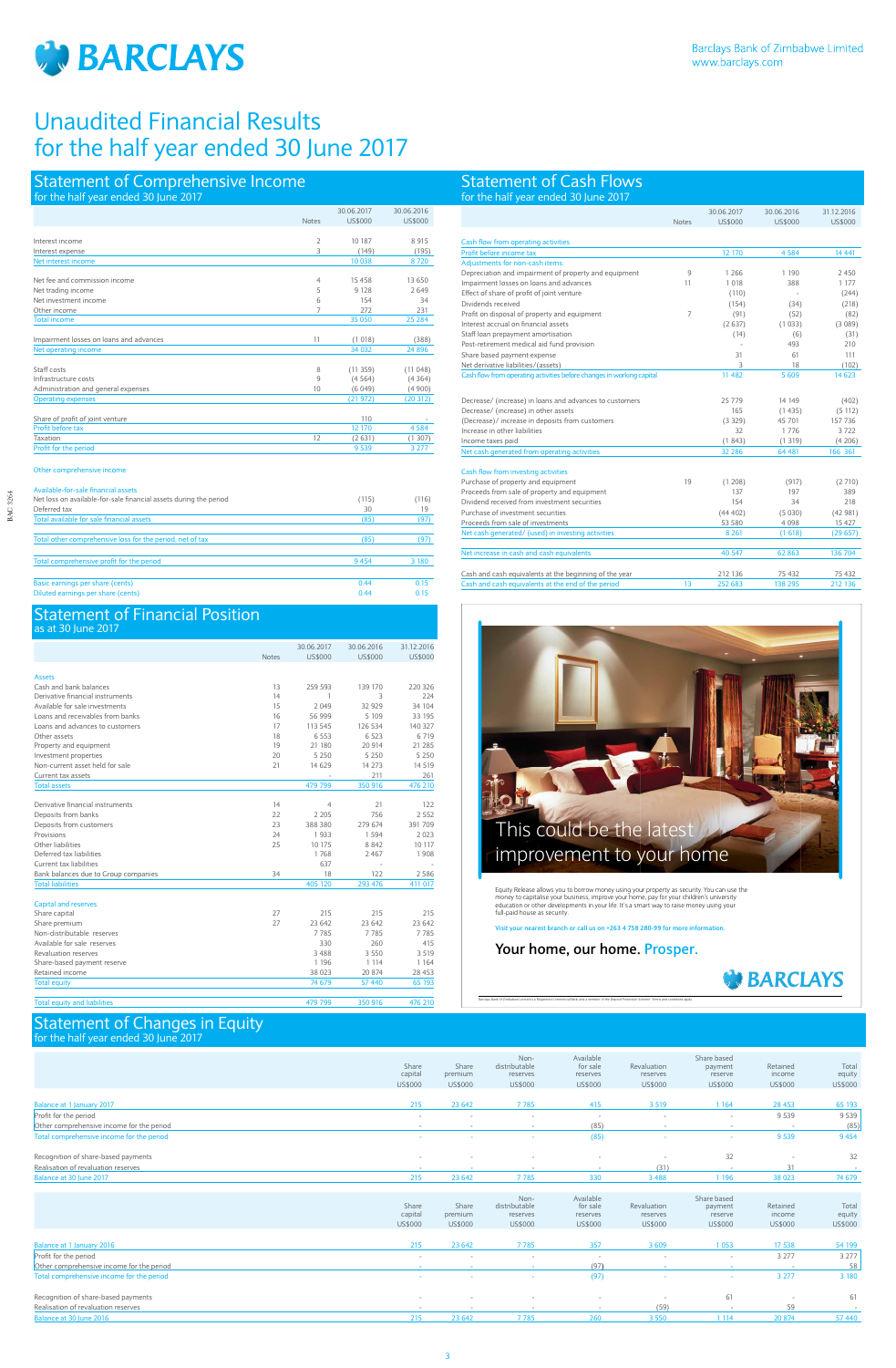

BAC 3264

**BAC 3264** 

# Notes to the Financial Results for the half year ended 30 June 2017

## 1. Basis of preparation

The Bank's unaudited financial results have been prepared in accordance with the IAS 34 Interim Financial Reporting as well as the requirements of the Companies Act (Chapter 24.03) and the Banking Act (Chapter 24.20). They do not include all the financial information required for a complete set of International Financial Reporting Standards (IFRS) financial statements. However, selected explanatory notes are included to explain events and transactions that are significant to getting an understanding of the changes in the Bank's financial position and performance since the last financial statements as at and for the year ended 31 December 2016.

#### 1.1 Basis of measurement

- The unaudited financial results for the period have been prepared on the historical cost basis except for the following:
- (i) Available-for-sale (AFS) financial assets measured at fair value;
- (ii) Investment property measured at fair value;
- (iii) Derivative assets/liabilities measured at fair value;
- (iv) Buildings are measured using the revaluation model. Revaluation is performed after every 3 years.
- (v) Non current asset held for sale.

### 1.2 Functional and presentation currency

These unaudited financial results are presented in United States of America dollars (US\$) which is the Bank's functional currency.

## 1.3 Accounting policies

The accounting policies applied in the preparation of the unaudited financial results are consistent with the most recent financial statements for the year ended 31 December 2016.

#### 2. Interest income

# Net trading income Net foreign exchange income 2649 Net trading income 2 649 Net investment incom Dividend income 154 34 Net investment income 154 34 **Other income** Profit on disposal of property and equipment 91 52 **Rental income 181 179** 179 Total other income 272 231 Staff costs Salaries and allowances (9 666) (8 949)<br>
Social security costs<br>
Pension costs: defined contribution plans (97) (97) (97) (947)<br>
(947) (949) Social security costs (97) (97) Pension costs: defined contribution plans (995) (947) Post-retirement medical aid fund provision - (493) Directors` remuneration - for services as management (570) (501) Post-retirement medical aid fund provision<br>
Post-retirement medical aid fund provision<br>
Directors' remuneration - for services as management (570) (501)<br>
Share options granted to directors and employees (31) (61)<br>
Total st Total staff cost (11 359) (11 048) 9. Infrastructure costs Repairs and maintenance (731) (562)<br>Other property costs (854) (860)<br>Security costs (564) (584) (584) Other property costs Security costs (584)<br>
Depreciation and impairment of property and equipment (1884)<br>
(190) (190) (190) Depreciation and impairment of property and equipment Operating lease rentals (1 152) (1 168)<br>
Total infrastructure costs (4 364) (4 364) (4 364) Total infrastructure costs (4 564) (4 364) 10. Administrative and general expenses

| ,  |                                   |            |            |
|----|-----------------------------------|------------|------------|
|    |                                   | 30.06.2017 | 30.06.2016 |
|    |                                   | US\$000    | US\$000    |
|    | Bank balances                     | 49         | 30         |
|    | Investment securities             | 2637       | 1 1 4 9    |
|    | Loans and advances to customers   | 7 5 0 1    | 7736       |
|    | <b>Total interest income</b>      | 10 187     | 8915       |
| 3. | Interest expense                  |            |            |
|    | Deposits from banks               | (1)        |            |
|    | Deposits from customers           | (148)      | (195)      |
|    | <b>Total interest expense</b>     | (149)      | (195)      |
|    |                                   |            |            |
| 4. | Net fee and commission income     |            |            |
|    | Fee and commission income         |            |            |
|    | Account activity fees/ledger fees | 4872       | 5 0 7 1    |
|    | Insurance commission received     | 218        | 96         |
|    | Commission received               | 6 0 14     | 3.573      |
|    | Guarantees                        | 64         | 97         |
|    | Card based transaction fees       | 1.573      | 1881       |
|    | Cash withdrawal fees              | 2 7 7 4    | 3 0 3 6    |
|    | Total fee and commission income   | 15 5 15    | 13754      |
|    | Fee and commission expense        |            |            |
|    | Guarantee expense                 | (57)       | (104)      |
|    | Total fee and commission expense  | (57)       | (104)      |
|    | Net fee and commission income     | 15 4 58    | 13 650     |

Net fee and commission income above excludes amounts included in determining the effective interest rate on financial assets measured at amortised cost.

Auditors' remuneration : Audit related services (139) (149) (139) (149)

| Consultancy, legal and professional fees                  | (146)  | (246)  |
|-----------------------------------------------------------|--------|--------|
| Subscription, publications, stationery and communications | (1990) | (1585) |
| Marketing, advertising and sponsorship                    | (188)  | (313)  |
| Travel and accommodation                                  | (340)  | (325)  |
| Entertainment                                             | (11)   | (25)   |
| Cash transportation                                       | (918)  | (587)  |
| Directors' fees                                           | (202)  | (86)   |
| Insurance costs                                           | (985)  | (850)  |
| Other administrative and general expenses                 | (1130) | (734)  |
| Total administrative and general expenses                 | (6049) | (4900) |

### 11. Impairment losses on loans and advances

| Identified impairment                                   | (1922)  | (658) |
|---------------------------------------------------------|---------|-------|
| Unidentified impairment                                 | 897     | 270   |
| Impairment raised during the reporting period           | (1025)  | (388) |
| Recoveries of Joans and advances previously written off |         |       |
| Statement of comprehensive income charge                | (1.018) | (388) |

# 12 Income taxes

# Income tax recognised in profit or loss

| Normal current tax - current year                  | (2741)  | (1403) |
|----------------------------------------------------|---------|--------|
| Deferred tax credit recognised in the current year |         | 96     |
| Total income tax recognised in the current year    | (2.631) | '1307. |

Current income tax and deferred income tax have been fully provided for. Deferred income taxes are calculated on all temporary differences under the liability method using an effective tax rate of 25.75% (2016:25.75%).

# 13. Cash and bank balances

|                                                           | 30.06.2017 | 30.06.2016 | 31.12.2016 |
|-----------------------------------------------------------|------------|------------|------------|
|                                                           | US\$000    | US\$000    | US\$000    |
|                                                           |            |            |            |
| <b>Balances with Central Bank</b>                         | 245 922    | 126 283    | 182 904    |
| Money market assets                                       |            |            | 10 000     |
| Cash on hand                                              | 7311       | 7383       | 23 027     |
| Balances due from group companies                         | 6 0 4 9    | 5425       | 2865       |
| Other bank balances                                       | 311        | 79         | 1 5 3 0    |
| Cash and bank balances                                    | 259 593    | 139 170    | 220 326    |
| Restricted balances with Central Bank                     | (4746)     |            | (3248)     |
| Items in course of collection from banks                  | 59         | 3          | 196        |
| Bank balances due to group companies                      | (18)       | (122)      | (2586)     |
| Deposits from other banks                                 | (2205)     | (756)      | (2552)     |
| Total cash and cash equivalents – statement of cash flows | 252 683    | 138 295    | 212 136    |

Balances with the Central Bank and foreign banks are used to facilitate customer transactions which include payments and cash withdrawals. In 2016, the Central Bank through Exchange Control Operational Guide 8 (ECOGAD8), introduced prioritisation criteria which has to be followed when making foreign payments for customers. After prioritisation, foreign payments are then made subject to availability of bank balances with foreign correspondent banks, resulting in possible delay of payment of cross border transfers. However, no delay is expected in the settlement of local transactions through the Real Time Gross Settlement system.

#### 14. Derivative financial instruments

The Bank uses cross-currency swaps to manage the foreign currency risks arising from asset and deposit balances held which are denominated in foreign currencies. Forward exchange contracts are for trading and foreign currency risk management purposes.

Carrying amount The fair value of the derivative financial instruments represents the present value of the positive or negative cash flows, which would have occurred if the rights and obligations arising from that instrument were closed out in an orderly market place transaction at end of period.

#### Contract amount

The gross notional amount is the sum of the absolute value of all bought and sold contracts. The amount cannot be used to assess the market risk associated with the position and should be used only as a means of assessing the Bank's participation in derivative contracts.

|                                    | Notional<br>contract<br>amount | Assets  | <b>Liabilities</b> |
|------------------------------------|--------------------------------|---------|--------------------|
|                                    | US\$000                        | US\$000 | US\$000            |
| 30.06.2017                         |                                |         |                    |
| Foreign exchange derivatives       |                                |         |                    |
| Foreign exchange contracts         | 1887                           |         | 4                  |
| Total foreign exchange derivatives | 1887                           |         |                    |
| 31.12.2016                         |                                |         |                    |
| Foreign exchange derivatives       |                                |         |                    |
| Foreign exchange contracts         | 10 089                         | 224     | 122                |
| Total foreign exchange derivatives | 10 089                         | 224     | 122                |

# 15. Available for sale investments

|                                    | 30.06.2017     | 30.06.2016 | 31.12.2016     |
|------------------------------------|----------------|------------|----------------|
|                                    | <b>US\$000</b> | US\$000    | <b>US\$000</b> |
|                                    |                |            |                |
| Treasury bills                     | 925            | 1626       | 1628           |
| Corporate bond                     |                | 30 287     | 31 352         |
| Equity securities                  | 1 1 2 4        | 1 0 1 6    | 1 1 2 4        |
| <b>Balance at end of period</b>    | 2 0 4 9        | 32 929     | 34 104         |
| Balance at beginning of the period | 34 104         | 32 054     | 32 0 54        |
| <b>Additions</b>                   |                | 30         | 30             |
| <b>Maturities</b>                  | (31951)        |            | (30)           |
| Accrued interest                   | 11             | 961        | 1968           |
| Changes in fair value              | (115)          | (116)      | 82             |
| <b>Balance at end of period</b>    | 2 0 4 9        | 32 9 29    | 34 104         |
| Loans and receivables from banks   |                |            |                |
| Treasury bills                     | 56 940         | 5 1 0 6    | 32 999         |
| Items in course of collection      | 59             | 3          | 196            |

The treasury bills are classified as loans and receivables and subsequently measured at amortised cost.

tal carrying amount of loans and receivables from banks

17. Loans and advances to customers

|                                                         | Retail           | <b>Business</b> | Corporate and<br>Investment |         |
|---------------------------------------------------------|------------------|-----------------|-----------------------------|---------|
|                                                         | Banking          | Banking         | Banking                     | Total   |
|                                                         | <b>US\$000</b>   | <b>US\$000</b>  | US\$000                     | US\$000 |
|                                                         |                  |                 |                             |         |
| 30.06.2017                                              |                  |                 |                             |         |
| Personal and term loans                                 | 41 033           | 9590            | 38 074                      | 88 697  |
| Mortgages                                               | 7 1 5 9          |                 |                             | 7 1 5 9 |
| Overdrafts                                              | 265              | 1635            | 22 4 24                     | 24 324  |
| Interest in suspense                                    |                  | (333)           | (352)                       | (685)   |
| Gross loans and advances to customers                   | 48 457           | 10892           | 60 146                      | 119 495 |
|                                                         |                  |                 |                             |         |
| Less: allowance for impairment<br>Identified impairment | (1636)           |                 |                             |         |
|                                                         |                  | (453)           | (1449)                      | (3538)  |
| Unidentified impairment                                 | (809)            | (589)           | (1014)                      | (2412)  |
| <b>Total</b><br>Net loans and advances to customers     | (2445)<br>46 012 | (1042)<br>9850  | (2463)                      | (5950)  |
|                                                         |                  |                 | 57 683                      | 113 545 |
| 31.12.2016                                              |                  |                 |                             |         |
| Personal and term loans                                 | 44 116           | 6631            | 65 527                      | 116 274 |
| Mortgages                                               | 5742             |                 |                             | 5 7 4 2 |
| Overdrafts                                              | 235              | 2 2 0 0         | 21 452                      | 23 887  |
| Interest in suspense                                    |                  | (292)           |                             | (292)   |
| Gross loans and advances to customers                   | 50 093           | 8539            | 86 979                      | 145 611 |
|                                                         |                  |                 |                             |         |
| Less: allowance for impairment<br>Identified impairment | (1519)           |                 |                             | (1975)  |
|                                                         |                  | (456)           |                             |         |
| Unidentified impairment<br><b>Total</b>                 | (855)            | (533)           | (1921)                      | (3309)  |
| Net loans and advances to customers                     | (2374)           | (989)           | (1 921)                     | (5284)  |
|                                                         | 47 719           | 7550            | 85 058                      | 140 327 |

## 18. Other assets

|                                             | 30.06.2017 | 30.06.2016 | 31.12.2016     |
|---------------------------------------------|------------|------------|----------------|
|                                             | US\$000    | US\$000    | <b>US\$000</b> |
|                                             |            |            |                |
| Prepayments and stationery                  | 1778       | 2432       | 1982           |
| Card transaction balances                   | 2 1 9 6    | 2912       | 2 2 5 9        |
| Other debtors                               | 229        | 60         | 239            |
| Receivable from Group                       | 38         | 195        | 151            |
| Staff loans market interest rate adjustment | 2 3 1 2    | 924        | 2088           |
| <b>Total</b>                                | 6 5 5 3    | 6 5 2 3    | 6719           |
|                                             |            |            |                |
| Current                                     | 2 4 3 0    | 5907       | 5 1 5 3        |
| Non Current                                 | 4 1 2 3    | 616        | 1566           |
| <b>Total</b>                                | 6 5 5 3    | 6 5 23     | 6719           |
|                                             |            |            |                |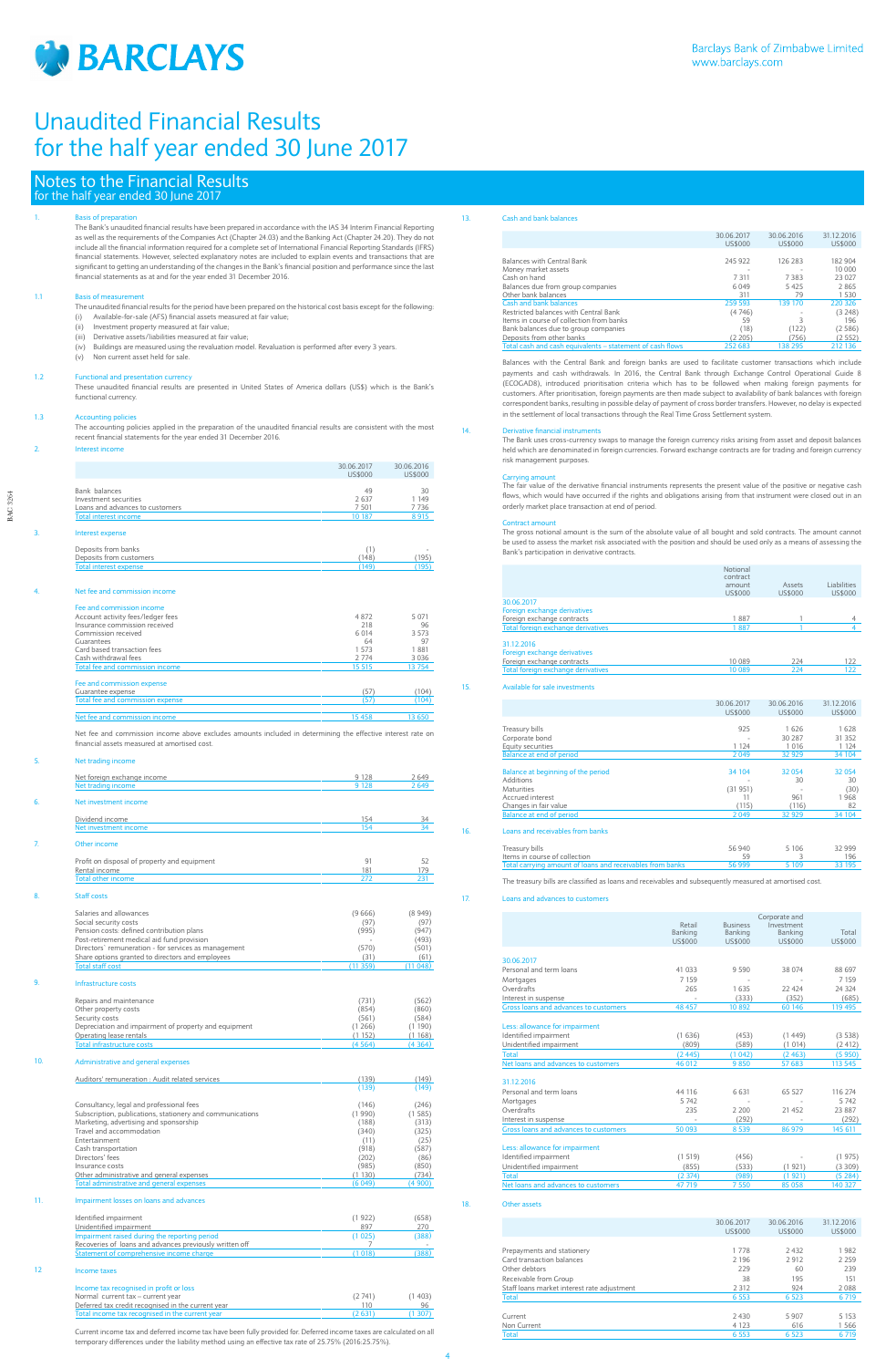

# Notes to the Financial Results for the half year ended 30 June 2017

# Property and equipment

|                                                                 | Land and<br>buildings<br>US\$000 | Computers<br>US\$000 | Equipment<br>US\$000 | Furniture<br>and fittings<br>US\$000 | Motor<br>vehicles<br>US\$000 | Total<br>US\$000 |
|-----------------------------------------------------------------|----------------------------------|----------------------|----------------------|--------------------------------------|------------------------------|------------------|
|                                                                 |                                  |                      |                      |                                      |                              |                  |
| 30 June 2017                                                    |                                  |                      |                      |                                      |                              |                  |
| Balance at beginning of the year                                | 15 215                           | 2482                 | 367                  | 635                                  | 2.586                        | 21 285           |
| <b>Additions</b>                                                |                                  | 198                  | 96                   | 122                                  | 792                          | 1 208            |
| <b>Disposals</b>                                                | ٠                                | (345)<br>323         | (112)<br>112         |                                      | (439)<br>414                 | (896)<br>849     |
| Depreciation charge on disposals<br>Depreciation and impairment |                                  |                      |                      | $\overline{\phantom{a}}$             |                              |                  |
| charge                                                          | (144)                            | (480)                | (127)                | (101)                                | (414)                        | (1266)           |
| Carrying amount at end of the                                   |                                  |                      |                      |                                      |                              |                  |
| period                                                          | 15 071                           | 2 1 7 8              | 336                  | 656                                  | 2939                         | 21 180           |
|                                                                 |                                  |                      |                      |                                      |                              |                  |
| Cost or valuation                                               | 15 506                           | 5 4 7 4              | 2419                 | 1487                                 | 5 1 4 4                      | 30 030           |
| Accumulated depreciation and                                    |                                  |                      |                      |                                      |                              |                  |
| impairment                                                      | (435)                            | (3296)               | (2083)               | (831)                                | (2, 205)                     | (8850)           |
| Carrying amount at end of the                                   |                                  |                      |                      |                                      |                              |                  |
| period                                                          | 15 071                           | 2 1 7 8              | 336                  | 656                                  | 2 9 3 9                      | 21 180           |
|                                                                 |                                  |                      |                      |                                      |                              |                  |

Property and equipment was subjected to impairment testing by way of internal evaluation of obsolescence of<br>equipment. Revaluation takes place after every three years. Land and buildings were revalued on 31 December<br>2015 b be US\$11,500,240 (2016: US\$11,602,426). No items of property and equipment were pledged as collateral as at 30 June 2017.

### 20. Investment properties

|                                                   | 30.06.2017<br>US\$000 | 30.06.2016<br>US\$000 | 31.12.2016<br>US\$000 |
|---------------------------------------------------|-----------------------|-----------------------|-----------------------|
| Fair value                                        |                       |                       |                       |
| Balance at beginning of the period                | 5 2 5 0               | 5 2 5 0               | 5 2 5 0               |
| Changes in fair value                             |                       |                       |                       |
| Balance at the end of the period                  | 5 2 5 0               | 5 2 5 0               | 5 2 5 0               |
|                                                   |                       |                       |                       |
| Rental income received from investment properties | 181                   | 179                   | 365                   |

Deposits from customers only include financial instruments classified as liabilities at amortised cost. Fair value of deposits from customers approximates carrying amount because of their short tenure. Included in customer<br>accounts are deposits of US\$324,193 (2016: US\$1,318,000) held as collateral for loans advanced and letters of cred

Investment property comprises commercial properties that are leased to third parties. No contingent rents are charged. There was no change in fair value of investment property during the period (2016: US\$nil). Rental income<br>from investment properties is recognised in other income. The fair value of investment properties was determ experience in the location and category of the property being valued. The independent valuers provide the fair value of the Bank's investment property portfolio annually. The last valuation was done in December 2016.

The fair value measurement of the investment property has been categorised as Level 3 in the fair value hierarchy (Note 32) based on the inputs to the valuation technique used.

## 21. Non-current asset held for sale

|                             | 30.06.2017<br>US\$000 | 30.06.2016<br>US\$000 | 31.12.2016<br><b>US\$000</b> |
|-----------------------------|-----------------------|-----------------------|------------------------------|
| Investment in joint venture | 14 629                | 14 273                | 14 519                       |
| Total                       | 14 629                | 14 273                | 14 519                       |

The Bank is negotiating with potential buyers of its 50% shareholding in Makasa Sun (Private) Limited. The transaction is highly probable as per management`s assessment. The previous agreement lapsed before key conditions had been met. The joint venture therefore continues to be classified as non-current asset held for sale.

The investment in joint venture is measured at fair value.

### 22. Deposits from banks

|                                   | 30.06.2017<br><b>US\$000</b> | 30.06.2016<br><b>US\$000</b> | 31.12.2016<br>US\$000 |
|-----------------------------------|------------------------------|------------------------------|-----------------------|
| Items in the course of collection | 2.205                        | 756                          | 2552                  |
| Total                             | 2.205                        |                              | 2552                  |

23. Deposits from customers

Defined contribution plans<br>The defined contribution pension plan, to which the Bank contributes, is provided for permanent employees. Over and<br>above the Bank's contribution, the employee with effect from January 2017 contr whereas in 2016 employee contributions to the Fund were voluntary. Under this scheme, retirement benefits are determined by reference to the employees' and the Bank's contributions to date and the performance of the Fund.

The Fund provides for annuities for those pensioners who opted not to purchase the annuity from an external insurer<br>at the point of retirement. All annuities are now purchased outside the Fund at the point of retirement wi from 1 May 2015.

|                         | Retail<br>banking<br>US\$000 | <b>Business</b><br>banking<br><b>US\$000</b> | Corporate and<br>investment<br>banking<br><b>US\$000</b> | Total<br><b>US\$000</b> |
|-------------------------|------------------------------|----------------------------------------------|----------------------------------------------------------|-------------------------|
| 30.06.2017              |                              |                                              |                                                          |                         |
| Cheque account deposits | 74 506                       | 87 049                                       | 201828                                                   | 363 383                 |
| Call deposits           | 548                          | 450                                          | 9343                                                     | 10 341                  |
| Savings accounts        | 14 3 28                      | 4                                            |                                                          | 14 3 3 2                |
| Other                   |                              | ٠                                            | 324                                                      | 324                     |
| <b>Total</b>            | 89 3 82                      | 87 503                                       | 211 495                                                  | 388 380                 |
| 31.12.2016              |                              |                                              |                                                          |                         |
| Cheque account deposits | 63 006                       | 97 292                                       | 205 454                                                  | 365 752                 |
| Call deposits           | 669                          | 450                                          | 11 909                                                   | 13028                   |
| Savings accounts        | 11 610                       |                                              |                                                          | 11 611                  |
| Other                   | ۰                            | ۰                                            | 1 3 1 8                                                  | 1 3 1 8                 |
| Total                   | 75 285                       | 97 743                                       | 218 681                                                  | 391 709                 |

|                                           | 30.06.2017<br>US\$000 | $\frac{0}{6}$            | 30.06.2016<br>US\$000 | $\frac{0}{6}$ | 31.12.2016<br>US\$000 | %              |
|-------------------------------------------|-----------------------|--------------------------|-----------------------|---------------|-----------------------|----------------|
| <b>Concentration of customer deposits</b> |                       |                          |                       |               |                       |                |
| Trade and services                        | 134 566               | 35                       | 60 999                | 22            | 120 454               | 31             |
| Energy and minerals                       | 3 1 9 6               |                          | 5600                  | 2             | 58 835                | 15             |
| Agriculture                               | 30 049                | 8                        | 6658                  | 2             | 15 345                | 4              |
| Construction and property                 | 154                   | $\overline{\phantom{a}}$ | 1 0 3 4               | ٠             | 7750                  | $\overline{2}$ |
| Light and heavy industry                  | 44 723                | 11                       | 51 851                | 19            | 42 861                | 11             |
| Physical persons                          | 89 3 82               | 23                       | 73 628                | 26            | 75 285                | 19             |
| Transport and distribution                | 71 990                | 18                       | 55 260                | 20            | 56 051                | 14             |
| Financial services                        | 14 320                |                          | 24 644                | 9             | 15 128                | 4              |

The total authorised number of ordinary shares at year end was 5 billion (2016: 5 billion). The Bank's shares have a<br>nominal value of USc0,01 from date of issue in United States dollars. The unissued share capital is under of the directors subject to the restrictions imposed by the Zimbabwe Companies Act (Chapter 24.03), the Zimbabwe Stock Exchange listing requirements and the Articles and Memorandum of Association of the Bank.

| Tota. | 388 380 100 | 279 674 100 | 100 709 <sup>ומר</sup> |  |
|-------|-------------|-------------|------------------------|--|
|       |             |             |                        |  |

|     |                                                                                                       | 30.06.2017<br>US\$000       | 30.06.2016<br>US\$000    | 31.12.2016<br><b>US\$000</b> |
|-----|-------------------------------------------------------------------------------------------------------|-----------------------------|--------------------------|------------------------------|
| 24. | <b>Provisions</b><br>Staff retention incentive                                                        | 1 2 5 8                     | 1 1 3 4                  | 1567                         |
|     | Outstanding employee leave<br><b>Total</b>                                                            | 675<br>933                  | 460<br>594               | 456<br>2023                  |
| 25. | <b>Other liabilities</b><br>Accrued expenses<br>Amounts due to related parties                        | 3 2 2 7<br>235              | 2 1 5 5<br>63            | 2793<br>203                  |
|     | Internal accounts including unpresented bank drafts<br>Post-retirement medical aid liability<br>Total | 6 7 1 3<br>$\sim$<br>10 175 | 5 0 3 1<br>1 593<br>8842 | 7 1 2 1<br>10.               |

#### 26. Retirement benefit plans

## 26.1 Barclays Bank Pension Fund

The Barclays Bank Pension Fund ("The Fund") manages retirement funds for the active members and pensioners. The Fund is run by appointed Trustees. Upon retirement the active member previously would be given an option to<br>purchase an annuity within the Fund or purchase it externally. From 2015 the option to purchase an annuity wit active members and pensioners. The awarding of pension increases and increase in accumulated values to active members is done in consideration of the performance of the Fund and any requirement to increase risk reserves.

Thes risk as the possibility of losses or profits foregone, which may be caused by internal or externa factors. The Board provides written principles for overall risk management, as well as written policies covering specific areas, such as foreign exchange risk, interest rate risk and credit risk. Internal audit and Operational Risk and Control departments are responsible for the review of risk management and the control environment.

All employees are also members of the National Social Security Authority Scheme, to which both the employer and the employees contribute. The Bank contributes 3.5% of pensionable emoluments (maximum US\$700) for eligible employees.

#### 26.2 Defined benefit pension plans

The provision of pension annuities to pensioners is a significant defined benefit. As a result, a valuation was performed based on IAS 19; Employee Benefits for the whole Fund for both the assets and liabilities as at 31 December 2016.The active members liability and total assets as at 30 June 2017 are stated at book value.

Summary of the valuation is shown below:

30.06.2017 31.12.2016

|                                                         | US\$000 | <b>US\$000</b> |
|---------------------------------------------------------|---------|----------------|
| Present value of pensioner obligation (defined benefit) | 17 191  | 16 291         |
| Active members liability (defined contribution)         | 25 1 29 | 24 3 6 3       |
| Deferred pensioners                                     | 3 6 1 3 | 4 7 5 3        |
| Other liabilities - risk pools                          | 1090    | 1090           |
| Other sundry liabilities                                | 828     | 828            |
| <b>Total liabilities</b>                                | 47 851  | 47 325         |
| <b>Total assets</b>                                     | 52 602  | 52 157         |
| Net surplus (attributable to the Fund)                  | 4 7 5 1 | 4 8 3 2        |

This surplus is attributable to the Fund and the Trustees have discretion as to the application and appropriation of the surplus. The surplus could not be recognised as an asset by the Bank because the Bank will not receive any future benefits from the surplus in the form of contribution holidays or refunds. The Fund rules clearly state that the<br>Bank will not be paid any refund relating to the surplus. In addition the Bank is currently not making contributions for the pensioners, therefore, there will be no benefit to the Bank arising from reduced contributions or contribution holiday.

## 27. Share Capital

Authorised share capital

|                                                                           | 30.06.2017 | 31.12.2016     |
|---------------------------------------------------------------------------|------------|----------------|
|                                                                           | US\$000    | <b>US\$000</b> |
| 5 000 000 000 (2016: 5 000 000 000) ordinary shares of USc0.01 per share. | 500        | 500            |
| <b>Issued share capital</b>                                               |            |                |
| 2 153 850 176 (2016: 2 153 320 176) ordinary shares of USc0.01 per share. | 215        | 215            |
| Share premium                                                             | 23 642     | 23 642         |
| Total                                                                     | 23 857     | 23 857         |

#### 28. Financial instruments

Classification of financial instruments

|                                                | Held for<br>Trading<br><b>US\$000</b> | Financial<br>cost<br>US\$000 | assets at Available for<br>amortised sale financial<br>assets<br><b>US\$000</b> | Financial<br>liabilities<br>carried at<br>amortised<br>cost<br><b>US\$000</b> | Total<br>US\$000 |
|------------------------------------------------|---------------------------------------|------------------------------|---------------------------------------------------------------------------------|-------------------------------------------------------------------------------|------------------|
| <b>Assets - 30 June 2017</b>                   |                                       |                              |                                                                                 |                                                                               |                  |
| Cash and bank balances                         |                                       | 259 593                      |                                                                                 |                                                                               | 259 593          |
| Loans and advances to customers                |                                       | 113 545                      |                                                                                 |                                                                               | 113 545          |
| Treasury bills                                 |                                       | 56 940                       | 925                                                                             |                                                                               | 57865            |
| Unquoted equity securities                     |                                       |                              | 1 1 2 4                                                                         |                                                                               | 1 1 2 4          |
| Items in course of collection from other banks |                                       | 59                           |                                                                                 |                                                                               | 59               |
| Foreign exchange contracts                     | 1                                     |                              |                                                                                 |                                                                               | $\overline{1}$   |
| Total                                          |                                       | 430 137                      | 2049                                                                            |                                                                               | 432 187          |
| Liabilities - 30 June 2017                     |                                       |                              |                                                                                 |                                                                               |                  |
| <b>Customer Deposits</b>                       |                                       |                              |                                                                                 | 388 380                                                                       | 388 380          |
| Deposits from other banks                      |                                       |                              |                                                                                 | 2 2 0 5                                                                       | 2 2 0 5          |
| Foreign exchange contracts                     | 4                                     |                              |                                                                                 |                                                                               | 4                |
| Bank balances due to group companies           | ٠                                     |                              |                                                                                 | 18                                                                            | 18               |
| <b>Total</b>                                   | 4                                     |                              |                                                                                 | 390 603                                                                       | 390 607          |
|                                                |                                       |                              |                                                                                 |                                                                               |                  |
| Assets - 31 December 2016                      |                                       |                              |                                                                                 |                                                                               |                  |
| Cash and bank balances                         |                                       | 220 326                      |                                                                                 |                                                                               | 220 326          |
| Loans and advances to customers                |                                       | 140 327                      |                                                                                 |                                                                               | 140 327          |
| Corporate bonds                                |                                       |                              | 31 352                                                                          |                                                                               | 31 352           |
| Treasury bills                                 |                                       | 32 999                       | 1628                                                                            |                                                                               | 34 627           |
| Unquoted equity securities                     |                                       |                              | 1 1 2 4                                                                         |                                                                               | 1 1 2 4          |
| Items in course of collection from other banks |                                       | 196                          |                                                                                 |                                                                               | 196              |
| Swaps and foreign exchange contracts           | 224                                   |                              |                                                                                 |                                                                               | 224              |
| <b>Total</b>                                   | 224                                   | 393 848                      | 34 104                                                                          |                                                                               | 428 176          |
|                                                |                                       |                              |                                                                                 |                                                                               |                  |
| Liabilities - 31 December 2016                 |                                       |                              |                                                                                 |                                                                               |                  |
| <b>Customer Deposits</b>                       |                                       |                              |                                                                                 | 391 709                                                                       | 391 709          |
| Deposits from other banks                      |                                       |                              |                                                                                 | 2 5 5 2                                                                       | 2 5 5 2          |
| Swaps and foreign exchange contracts           | 122                                   |                              |                                                                                 |                                                                               | 122              |
| Bank balances due to group companies           |                                       |                              |                                                                                 | 2586                                                                          | 2 5 8 6          |
| Total                                          | 122                                   | ä,                           | ä                                                                               | 396 847                                                                       | 396 969          |
|                                                |                                       |                              |                                                                                 |                                                                               |                  |

## 29. Risk management

# Financial risk management objectives

The Bank's business involves taking on risks in a targeted manner and managing them professionally. The core functions of the Bank's risk management are to identify all key risks for the Bank, measure these risks, manage the risk positions and determine capital allocations. The Bank regularly reviews its risk management policies and the<br>Bank's aim is to achieve an appropriate balance between risk and return and minimise potential adverse effec the Bank's financial performance.

The risks arising from financial instruments to which the Bank is exposed include among other risks credit risk, liquidity risk, market risk and operational risk.

#### 29.1 Capital risk management

Capital risk – is the risk that the Bank is unable to maintain adequate levels of capital which could lead to an inability to support business activity or failure to meet regulatory requirements.

The Bank's objectives when managing capital, which is a broader concept than the 'equity' on the face of the statement of financial position, are:

- to comply with the capital requirements set by the banking regulators
- to safeguard the Bank's ability to continue as a going concern so that it can continue to provide returns for shareholders and benefits to customers and other stakeholders; and
- to maintain a strong capital base to support the development of its busines

Capital adequacy and the use of regulatory capital are monitored daily by the Bank's management and the Directors, employing techniques based on guidelines developed by the Basel Committee as implemented by the Reserve Bank<br>of Zimbabwe for supervisory purposes. The Bank's regulatory capital is managed by management and comprises three tiers;

- Tier 1 Capital: comprises contributed capital, accumulated profits, share based payment reserve and currency translation reserve.
- Tier 2 Capital: comprises impairment allowance, revaluation reserve and part of currency translation reserve.
- Tier 3 Capital: comprises operational and market risk capital.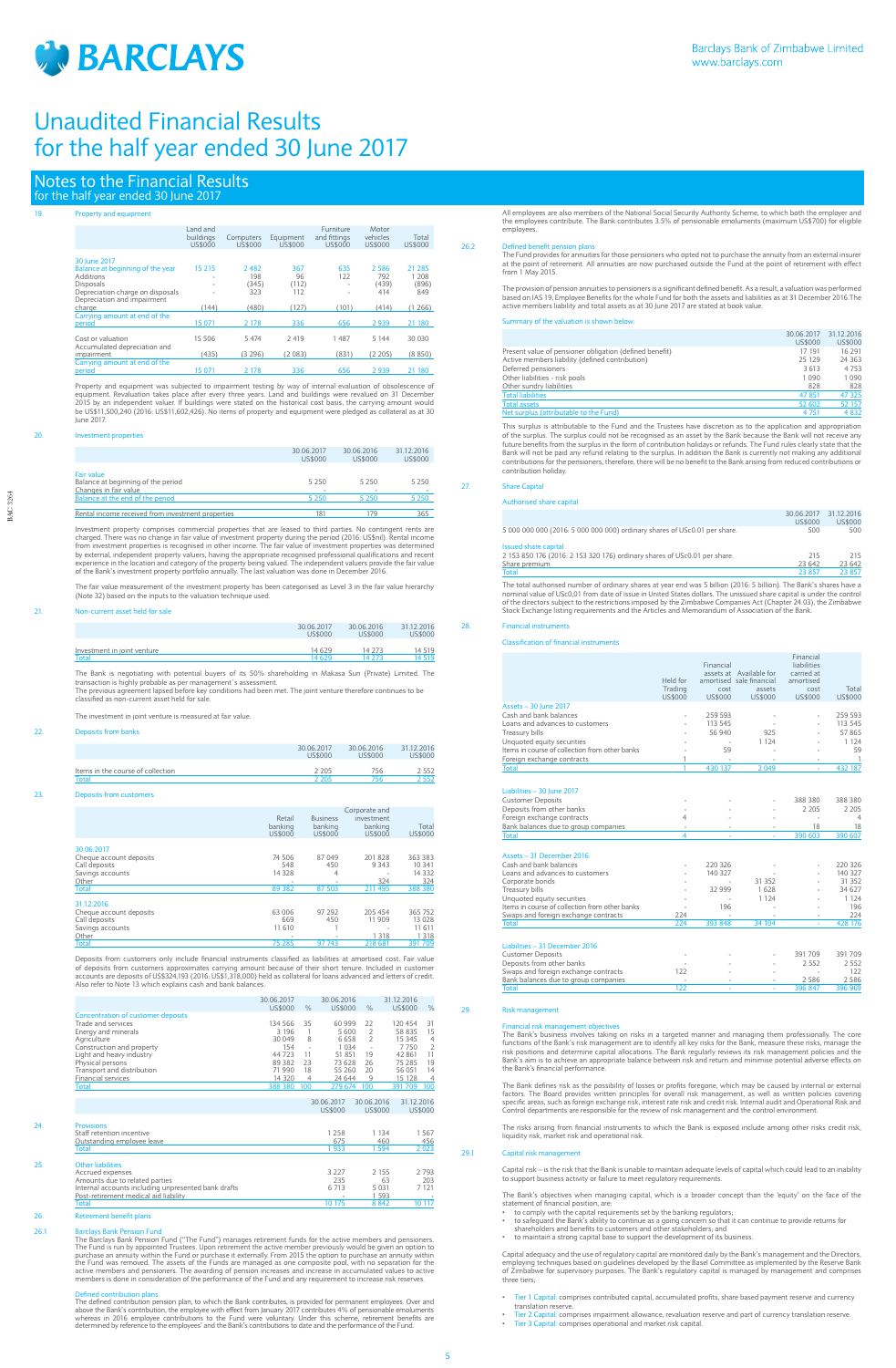

bital is subject to guidelines provided by the regulator which are based on Basel 1 principles. On this approach the banking book exposures are categorised into broad classes of assets with different underlying risk<br>characteristics. Risk components are transformed into risk weighted assets using predetermined exposure and lo

# Notes to the Financial Results for the half year ended 30 June 2017

The Reserve Bank of Zimbabwe requires each bank to maintain a core capital adequacy ratio of 8% and total capital<br>adequacy ratio of 12%. The table below summarises the composition of regulatory capital and the ratios of th

|                                                               | 30.06.2017<br>US\$000 | 30.06.2016<br>US\$000 | 31.12.2016<br>US\$000 |
|---------------------------------------------------------------|-----------------------|-----------------------|-----------------------|
| Share capital                                                 | 215                   | 215                   | 215                   |
| Share premium                                                 | 23 642                | 23 642                | 23 642                |
| Accumulated profits                                           | 38 0 23               | 20 874                | 28 453                |
| Share option reserve fund                                     | 1 1 9 6               | 1 1 1 4               | 1 1 6 4               |
| Available for sale reserve                                    | 330                   | 260                   | 415                   |
| Currency translation reserve                                  | 3508                  | 3 5 0 8               | 3508                  |
| <b>Total core capital</b>                                     | 66 914                | 49 613                | 57 397                |
| Less market and operational risk capital                      | (9235)                | (7504)                | (8025)                |
| <b>Tier 1 capital</b>                                         | 57 679                | 42 109                | 49 372                |
| Currency translation reserve movement                         | 4 2 7 7               | 4 2 7 7               | 4 2 7 7               |
| Revaluation reserve                                           | 3488                  | 3 5 5 0               | 3 5 1 9               |
| General provisions (limited to 1.25% of risk weighted assets) | 2 4 1 2               | 2826                  | 3 3 0 9               |
| Tier 2 capital                                                | 10 177                | 10 653                | 11 105                |
| Total tier 1 & 2 capital                                      | 67856                 | 52762                 | 60 477                |
| Market risk                                                   | 521                   | 319                   | 564                   |
| Operational risk                                              | 8 7 1 5               | 7 185                 | 7461                  |
| <b>Tier 3 capital</b>                                         | 9 2 3 6               | 7 5 0 4               | 8 0 25                |
| Total tier 1 and 2 & 3 capital base                           | 77 092                | 60 266                | 68 502                |
| Less deductions from capital                                  | (1152)                | (1078)                | (1162)                |
| <b>Total capital base</b>                                     | 75 940                | 59 188                | 67 340                |
| Credit risk weighted assets                                   | 183 947               | 190 010               | 199 668               |
| Operational risk equivalent assets                            | 108 934               | 89 817                | 93 263                |
| Market risk equivalent assets                                 | 6 5 1 0               | 3988                  | 7052                  |
| <b>Total risk weighted assets (RWAs)</b>                      | 299 391               | 283 815               | 299 983               |
| Tier 1 capital ratio                                          | 19%                   | 15%                   | 16%                   |
| Tier 1 and 2 capital ratio                                    | 23%                   | 19%                   | 20%                   |
| Otal canital adoptions ratio                                  | 25%                   | 710%                  | 770/                  |

<u>Market risk capital is assessed using regulatory guidelines which consider the risk characteristics of the different<br>trading book assets. Risk components are transformed into risk weighted assets and, therefore, capital r</u> based on predetermined exposure and loss probability factors.

<mark>pital</mark> is assessed using the standardised approach. This approach is tied to average gross income over three years per regulated business lines as indicator of scale of operations. Total capital charge for operational risk equals the sum of charges per business lines.

The Bank takes on exposure to market risks, which is the risk that the fair value or future cash flows of a financial instrument will fluctuate because of changes in market prices. Market risks arise from open positions in interest<br>rate and currency, all of which are exposed to general and specific market movements and changes in the leve

The Bank separates exposures to market risk into either trading or banking book. Trading portfolios include those<br>positions arising from market–making transactions where the Bank acts as principal with clients or with the this is mainly to support client trading activity.

Total capital for the Bank is assessed to be sufficient to support current business and planned business growth and capital projects. Growth in advances will continue to be pursued cautiously and in such a way as to achieve economic asset yields.

#### 29.2 Market risk

Non trading book primarily arises from the interest rate management of the Bank's retail and commercial banking assets and liabilities.

#### Market risk measurement techniques

The objective of market risk measurement is to manage and control market risk exposures within acceptable limits while optimising the return on risk.

# The measurement techniques used to measure and control market risk include:

(i) Daily Value at Risk ("DVaR") The Bank applies a 'value at risk' ("VaR") methodology to its banking portfolios to estimate the market risk of positions held if current positions were to be held unchanged for one business day.

Value at Risk is a statistically based estimate of the potential loss on the current portfolio from adverse market movements. It expresses the maximum amount the Bank might lose but only to a certain level of confidence. There<br>is therefore a statistical probability that actual loss could be greater than the 'VaR' estimate. The 'VaR' mo does not prevent losses outside of these limits in the event of more significant market movements. 'DVaR' is an<br>estimate of the potential loss which might arise from unfavourable market movements, if the current positions likely to occur, on average twice in every 100 business days.

(ii) Stress tests Stress tests provide an indication of losses that could arise in extreme positions.

Foreign exchange stress risk (currency stress) is the potential loss against the Bank if there is a large foreign exchange movement (expected once in every five years).

|         | Medium     | Low     | Period-end     |
|---------|------------|---------|----------------|
| US\$000 | US\$000    | US\$000 | US\$000        |
| 10      |            | $\sim$  |                |
| 10      |            |         |                |
| 9       |            |         |                |
|         |            |         |                |
| High    | Medium     | Low     | Period-end     |
| US\$000 | US\$000    | US\$000 | <b>US\$000</b> |
| 33      |            |         |                |
| 33      |            |         |                |
|         | 8          |         | q              |
|         | High<br>28 |         |                |

which have enabled the Bank to minimise losses.

- Mortgages over residential and commercial properties:
- Charges over business assets such as premises, inventory and accounts receivable, moveable assets and shares. Cash cover.

The legal department is responsible for conducting sufficient legal review to confirm that the approved collateral is legally effective. Ratio of value of loan to value of security is assessed on grant date and continuously monitored. Each customer based on their probability of default is graded into one of ten grades, reflecting their credit quality. The Bank maintains an early warning list for those customers who are believed to be facing difficulties. Customers are categorised into Early Warning Lists ("EWL") 1-3. Those in EWL1 have temporary problems and the risk of default is low. EWL2 implies there are doubts that the customer will pay but the risk of default is medium. EWL3 implies that there are doubts that the customer will pay and the risk of default is high

#### Net interest income sensitivity ("NII")

NII measures the sensitivity of annual earnings to changes in interest rates. NII is calculated at a 10% change in interest rates.

The Bank's interest income sensitivity is shown below:

|                                    | 30.06.2017 | 31.12.2016 |
|------------------------------------|------------|------------|
|                                    | Impact on  | Impact on  |
|                                    | earnings   | earnings   |
| Changes in interest                | US\$000    | US\$000    |
| 1000bps increase in interest rates | 25 560     | 18484      |
| 1000bps decrease in interest rates | (25 560)   | (18484)    |
| <b>Benchmark</b>                   |            |            |

#### (iii) Economic capital

Economic capital methodologies are used to calculate risk sensitive capital allocations for businesses incurring market risk. Consequently the businesses incur capital charges related to their market risk.

#### Interest rate risk

Interest rate risk is the risk that the Bank will be adversely affected by changes in the level or volatility of market interest rates. The Bank is exposed to various risks associated with the effects of fluctuations in the prevailing levels of market interest rates on its financial position and cash flows. The responsibility of managing interest rate risk lies with the Assets and Liabilities Committee (ALCO). On a day to day basis, risks are managed through a number of management committees. Through this process, the Bank monitors compliance within the overall risk policy framework and ensures that the framework is kept up to date. Risk management information is provided on a regular basis to the Board Risk Committee.

The following table summarises the Bank's interest rate risk exposure.

-offs - A loan is written off when circumstances after impairment indicate that the prospect of further recovery does not exist.

| 30 lune 2017                     | $Up$ to $1$<br>month<br>US\$000 | $1$ to $3$<br>months<br><b>US\$000</b> | <b>US\$000</b> | 3 to 6 6 months<br>months to 1 year<br><b>US\$000</b> | $1$ to 5<br>years<br><b>US\$000</b> | Over 5<br>vears | Non-<br>interest<br>bearing<br><b>US\$000</b> | Total<br><b>US\$000</b> |
|----------------------------------|---------------------------------|----------------------------------------|----------------|-------------------------------------------------------|-------------------------------------|-----------------|-----------------------------------------------|-------------------------|
| <b>Assets</b>                    |                                 |                                        |                |                                                       |                                     |                 |                                               |                         |
| Cash and bank balances           | 259 593                         |                                        |                |                                                       |                                     |                 |                                               | 259 593                 |
| Derivative assets                |                                 |                                        |                | ×,                                                    |                                     |                 | 1                                             | -1                      |
| Available for sale investments   |                                 | ٠                                      | 11             | 462                                                   | 452                                 | ٠               | 1 1 2 4                                       | 2049                    |
| Loans and receivables from banks | 42722                           | ٠                                      | 19             | 14 2 5 8                                              | ٠                                   |                 | ٠                                             | 56 999                  |
| Loans and advances to customers  | 100 014                         | 555                                    | 832            | 1653                                                  | 8 2 4 2                             | 2 2 4 9         | ä,                                            | 113 545                 |
| Other assets                     |                                 |                                        |                |                                                       |                                     |                 | 6 5 5 3                                       | 6 5 5 3                 |
| Property and equipment           |                                 | ٠                                      | ٠              | ×,                                                    | ÷                                   | ٠               | 21 180                                        | 21 180                  |
| Investment property              |                                 |                                        |                |                                                       |                                     | ÷               | 5 2 5 0                                       | 5 2 5 0                 |
| Non-current assets held for sale |                                 | ٠                                      |                |                                                       |                                     | ÷               | 14 6 29                                       | 14 629                  |
| <b>Total assets</b>              | 402 329                         | 555                                    | 862            | 16 373                                                | 8694                                | 2 2 4 9         | 48737                                         | 479 799                 |
|                                  |                                 |                                        |                |                                                       |                                     |                 |                                               |                         |
| <b>Liabilities</b>               |                                 |                                        |                |                                                       |                                     |                 |                                               |                         |
| Derivative liabilities           |                                 |                                        |                |                                                       |                                     |                 | 4                                             | 4                       |
| Deposits from Banks              | 2 2 0 5                         |                                        | ٠              |                                                       |                                     |                 | ×,                                            | 2 2 0 5                 |
| Deposits from customers          | 386 808                         | 463                                    | ä,             | 1 1 0 9                                               |                                     |                 | ä,                                            | 388 380                 |
| Provisions                       |                                 |                                        | ä,             |                                                       |                                     | ٠               | 1933                                          | 1933                    |
| Other liabilities                |                                 |                                        |                |                                                       |                                     | ٠               | 10 175                                        | 10 175                  |
| Deferred tax liabilities         |                                 |                                        |                |                                                       |                                     |                 | 1768                                          | 1768                    |
| Current tax liabilities          |                                 |                                        |                |                                                       |                                     | ٠               | 637                                           | 637                     |
| Due to Group companies           | 18                              |                                        | ۰              | ٠                                                     |                                     | ٠               | ٠                                             | 18                      |
| <b>Total liabilities</b>         | 389 031                         | 463                                    | ٠              | 1 109                                                 |                                     | ٠               | 14 517                                        | 405 120                 |
| Interest rate re-pricing gap     | 13 2 98                         | 92                                     | 862            | 15 2 64                                               | 8694                                | 2 2 4 9         | 34 2 20                                       | 74 679                  |
| <b>Cumulative gap</b>            | 13 298                          | 13 390                                 | 14 2 5 2       | 29 516                                                | 38 210                              | 40 459          | 74 679                                        |                         |

#### Foreign exchange risk

This is a risk that the value of a financial liability or asset denominated in foreign currency will fluctuate due to changes in the exchange rate. The Bank takes on exposures to the effects of fluctuations in the prevailing foreign currency exchange rates in the financial position and cash flows. Foreign exchange risk is managed through use of<br>Daily Value at Risk techniques and stress tests. In addition mismatches on foreign exchange assets and liabi minimised through the daily monitoring of the net foreign exchange exposure by treasury. Currency swaps are also used to manage foreign exchange risk where necessary.

The following table summarises the Bank's financial assets and liabilities at carrying amounts, categorised by currency.

| At 30 June 2017                  | <b>USD</b><br>US\$000 | <b>GBP</b><br>(USD equiv)<br>US\$000 | Rand<br>(USD equiv)<br>US\$000 | Other foreign<br>currencies<br>(USD equiv)<br>US\$000 | Total<br>US\$000 |
|----------------------------------|-----------------------|--------------------------------------|--------------------------------|-------------------------------------------------------|------------------|
|                                  |                       |                                      |                                |                                                       |                  |
| <b>Assets</b>                    |                       |                                      |                                |                                                       |                  |
| Cash and bank balances           | 252 159               | 743                                  | 2 3 6 6                        | 4 3 2 5                                               | 259 593          |
| Derivative financial instruments |                       |                                      |                                |                                                       |                  |
| Available for sale investments   | 2049                  |                                      |                                |                                                       | 2 0 4 9          |
| Loans and receivables from banks | 56 999                |                                      |                                |                                                       | 56 999           |
| Loans and advances to customers  | 113 543               |                                      | 2                              |                                                       | 113 545          |
| Other assets                     | 2 4 6 3               |                                      |                                |                                                       | 2 4 6 3          |
| <b>Total assets</b>              | 427 213               | 743                                  | 2 3 6 8                        | 4 3 2 6                                               | 434 650          |
| <b>Liabilities</b>               |                       |                                      |                                |                                                       |                  |
| Derivative financial instrument  |                       |                                      |                                | 4                                                     | 4                |
| Deposits from banks              | 2 2 0 5               |                                      |                                |                                                       | 2 2 0 5          |
| Deposits from customers          | 380 667               | 461                                  | 2610                           | 4642                                                  | 388 380          |
| Other liabilities                | 9629                  | 244                                  | 206                            | 96                                                    | 10 175           |
| Due to group companies           | 18                    | ٠                                    | $\overline{\phantom{a}}$       | ٠                                                     | 18               |
| <b>Total liabilities</b>         | 392 519               | 705                                  | 2816                           | 4742                                                  | 400 782          |
| Net currency positions           | 34 694                | 38                                   | (448)                          | (416)                                                 | 33 868           |
|                                  |                       |                                      |                                |                                                       |                  |

## 29.3

Credit risk is the risk of financial loss should the Bank's customers, clients or market counterparties fail to fulfil their contractual obligations to the Bank. The Bank actively seeks to originate and manage credit risk in such a way as to<br>achieve sustainable asset growth and risk adjusted returns in line with board-approved risk parameters. T risk that the Bank faces arises mainly from corporate and retail loans and advances and counterparty credit risk<br>arising from derivative contracts entered into with our clients. Other sources of credit risk arise from trea government bonds, settlement balances with counterparties and bank balances with Central Bank and other related banks. Credit risk management objectives are:

- Supporting the achievement of sustainable asset and revenue growth in line with our risk parameters Operating sound credit granting processes and monitoring credit risk using appropriate models to assist
- decision making
- Ensure credit risk taking is based on sound credit risk management principles and controls • Continually improving collection and recovery.

Risk limit and mitigation policies<br>The Bank uses a range of policies and practices to mitigate credit risk. These include credit scoring, marking limits<br>against counter parties, credit insurance, monitoring cashflows and u

Principal collateral types used for loans and advances are:

The Bank has Credit Risk and Loans Review Committees, chaired by non-executive directors to monitor the risk.

#### rment and provisioning policies

In measuring credit risk of loans and advances the Bank reflects three components; (i) the probability of default by the client or counterparty on its contractual oblig

(ii) current exposures to the counterparty (EAD); and (iii) the likely loss in the event of a default (LGD). Internal estimate of PDs and LGDs are based on model scores and observed historical data.

Under IFRS impairment allowances are recognised where there is objective evidence of impairment as a result of one or more loss events that have occurred after initial recognition of the assets and where these events had an impact on estimated future cash flows of the financial assets or portfolio of financial assets. To determine if a loss event has occurred, historical economic information that includes the current economic climate, overall customer risk profile, payment record and the realisable value of any collateral are taken into consideration.

Unidentified impairment Unidentified impairment allowances are raised to cover losses which are judged to be incurred but not yet specifically identified in customer exposures at the balance sheet date, and which have not been specifically reported. The<br>calculation is based on the asset's probability of moving from performing to default within a given emergence p The emergence period is defined as the time lapse between the occurrence of trigger event (unidentified event) and<br>the impairment being identified at an individual account level (identified impairment). Unidentified impair Probability of Default (PD) x Loss Given Default (LGD) x Exposure x Emergence period.

Identified impairment Retail identified impairment is triggered when a contractual payment is missed. The impairment is calculated as Probability of Default (PD) x Loss Given Default (LGD) x Outstanding Amount. Higher PDs are applied to those customers who will have missed more contractual payments. Corporate identified impairment is calculated on accounts reflected on EWL3 (Category 3) and accounts currently going through a legal process. Impairment is calculated on an individual basis and is the difference between outstanding balance and present value of future cash flows including value of collateral.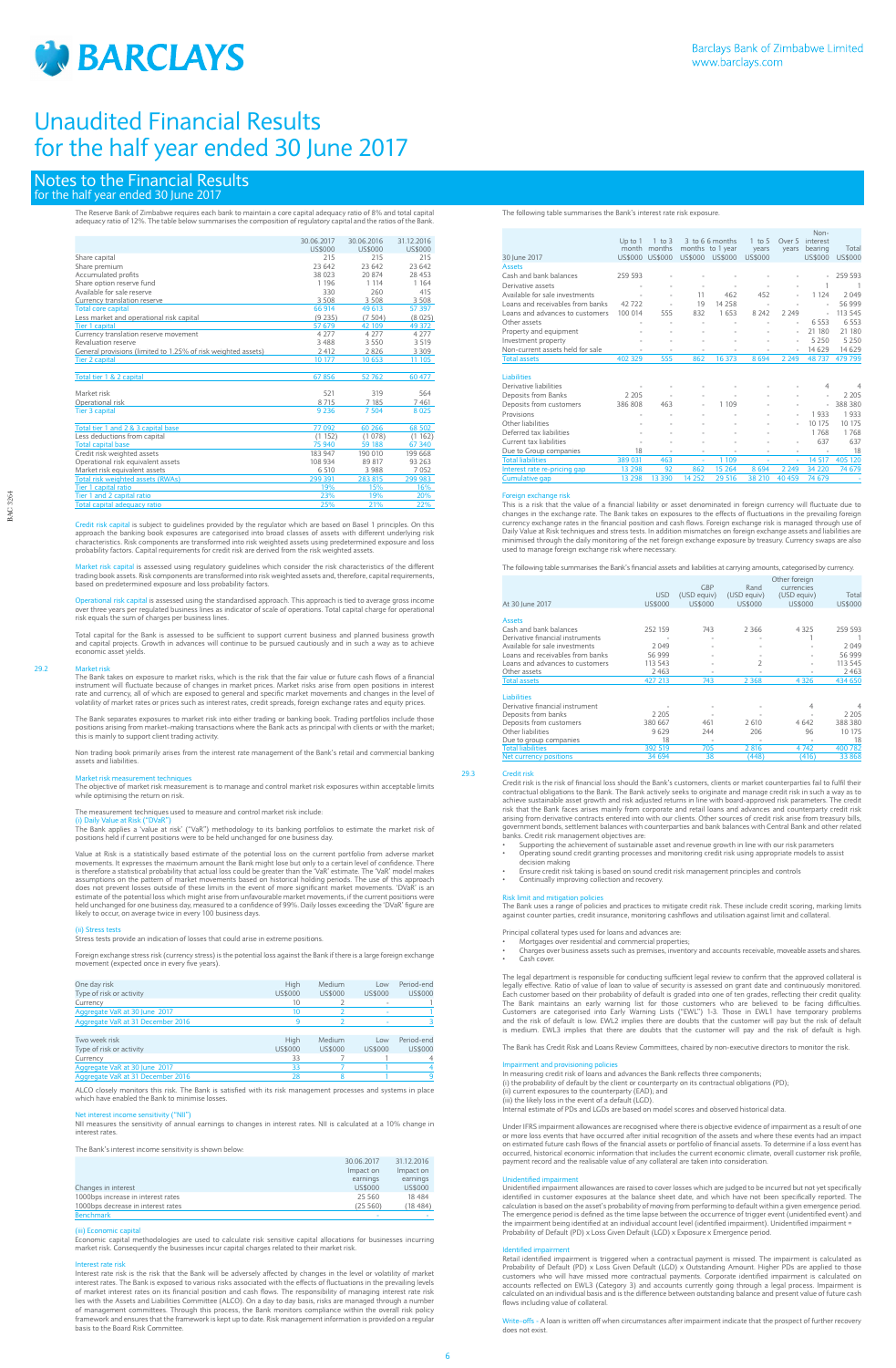

# Notes to the Financial Results for the half year ended 30 June 2017

# Maximum exposure to credit risk stratification and analysis

| Loans and   | Loans and        |                          | Available<br>for sale |                   |                     |                   |
|-------------|------------------|--------------------------|-----------------------|-------------------|---------------------|-------------------|
| advances to | advances to      | Guarantees               | financial             | <b>Bank</b>       | Other               |                   |
|             |                  |                          |                       |                   |                     | Total             |
|             |                  |                          |                       |                   |                     | US\$000           |
|             |                  |                          |                       |                   |                     |                   |
| 56 999      | 107 020          | 6 1 6 7                  | 2049                  | 259 593           | 2463                | 434 291           |
| ٠           | 13               |                          |                       |                   |                     | 13                |
|             | 794              |                          |                       |                   | ۰                   | 794               |
| ۰           | 12 3 5 3         |                          |                       |                   | ۰.                  | 12 3 5 3          |
| ۰           | (685)            | $\overline{\phantom{a}}$ |                       | ۰                 |                     | (685)             |
| 56 999      | 119 495          | 6 1 6 7                  | 2049                  | 259 593           | 2463                | 446 766           |
| 33 195      | 130 785          | 3848                     | 32 980                | 197 299           | 2649                | 400 756           |
|             | banks<br>US\$000 | customers<br>US\$000     | provided<br>US\$000   | assets<br>US\$000 | balances<br>US\$000 | assets<br>US\$000 |

| impaired                  | 33 IYO | 30 / 30 | C 64 C                   | 32 YOU                   | 197 Z99                  | Z 049.                   | 400 756 |
|---------------------------|--------|---------|--------------------------|--------------------------|--------------------------|--------------------------|---------|
| Past due but not impaired |        | 9050    |                          | $\overline{\phantom{a}}$ |                          | $\sim$                   | 9050    |
| Individually impaired     |        |         |                          |                          |                          |                          |         |
| excluding non-performing  | ۰      | 3680    |                          | $\sim$                   | $\overline{\phantom{a}}$ | ٠                        | 3680    |
| Non-performing loans      | ۰      | 2 3 8 8 |                          | $\sim$                   | $\overline{\phantom{a}}$ | ۰                        | 2388    |
| Interest in suspense      |        | (292)   | $\overline{\phantom{a}}$ | ٠                        |                          | $\overline{\phantom{a}}$ | (292)   |
| <b>Gross exposure</b>     | 33 195 | 45 611  | 3848                     |                          | 197 299                  | ' 649                    | 15 582  |

Loans and advances neither past due nor impaired<br>Loans and advances neither past due nor impaired and which are not part of renegotiated loans are considered to be<br>investment grade. Past due loans and advances are those wh

# nces past due but not i

These are loans and advances which are less than 90 days past due and there is other supporting evidence that they are not impaired.

Loans and advances individually impaired A loan is considered impaired if the customer misses instalments or fails to repay the loan on due date

Non-performing loans and advances These are loans and overdrafts on which interest is no longer accrued or included in income unless the customer pays back. These non-performing (past due) assets include balances where the principal amount and / or interest is due and unpaid for 90 days or more.

Liquidity risk is the risk that the Bank may fail to meet its payment obligations when they fall due and to replace funds<br>when they are withdrawn, the consequences of which may be the failure to meet the obligations to rep confidence in the financial markets and ensuring that the business is sustainable.

Ultimate responsibility for liquidity risk management rests with the board of directors, which has established an<br>appropriate liquidity risk management framework for the management of the Bank's short, medium and long-term

Loans and advances renegotiated During the half year ended 30 June 2017, the Bank did not have any renegotiated loans and advances to customers and banks.

### nt analysis and reconcil

- Liquidity risk management objectives are:<br>• Growing and diversifying the funding base to support asset growth and other strategic initiatives, balanced<br>• with a strategy to reduce the weighted cost of
	- Maintaining adequate levels of surplus liquid asset holdings in order to remain within the liquidity risk appetite;
- 
- Set early warning indicators to identify the emergence of increased liquidity risk or vulnerabilities;
- To maintain a contingency funding plan that is comprehensive.

- Liquidity risk management process Liquidity risk is managed as: a) Business as usual referring to the management of cash inflows and outflows of the Bank in the ordinary course of business.
- b) Stress liquidity risk refers to management of liquidity risk during times of unexpected outflows. The Bank's Assets and Liabilities Committee ("ALCO") monitors and manages liquidity risk. The Bank's liquidity manageme
	-
	- against unforeseen funding gaps;
	-
	-
	-
- Monitoring liquidity ratios against internal and regulatory benchmarks;<br>• Limits are set across the business to control liquidity risk;<br>• Early warning indicators are set to identify the emergence of increased liquidity
	-

|                                             | Unidentified<br>US\$000 | Identified<br>US\$000 | Total<br>US\$000 |
|---------------------------------------------|-------------------------|-----------------------|------------------|
| 30 June 2017                                |                         |                       |                  |
| Balance at beginning of the year            | 3 3 0 9                 | 1975                  | 5 2 8 4          |
| Bad debts written off                       | ٠                       | (359)                 | (359)            |
| (Decrease)/increase in impairment provision | (897)                   | 1922                  | 1025             |
| Balance at end of the period                | 2412                    | 3 5 3 8               | 5950             |
|                                             |                         |                       |                  |
|                                             | Unidentified            | Identified            | Total            |
|                                             | US\$000                 | US\$000               | US\$000          |
| 31 December 2016                            |                         |                       |                  |
| Balance at beginning of the year            | 3096                    | 1 2 5 4               | 4 3 5 0          |
| Bad debts written off                       |                         | (246)                 | (246)            |
| Increase in impairment provision            | 213                     | 967                   | 1 1 8 0          |
| Balance at end of the period                | 3 3 0 9                 | 1975                  | 5 2 8 4          |

# 29.4 Loans and advances credit risk concentration

|                            | 30.06.2017 |      | 30.06.2016 |                | 31.12.2016 |                |
|----------------------------|------------|------|------------|----------------|------------|----------------|
| Industry/Sector            | US\$000    | $\%$ | US\$000    | $\%$           | US\$000    | $\frac{0}{0}$  |
| Trade and services         | 25 6 20    | 21   | 14 148     | 11             | 21 184     | 14             |
| Energy and minerals        | 8 9 7 4    | 8    | 9 5 3 4    |                | 12 694     | 9              |
| Agriculture                | 11 952     | 10   | 11 481     | 9              | 17 081     | 12             |
| Construction and property  | 1 742      |      | 2842       | $\overline{2}$ | 2 2 7 9    | $\overline{2}$ |
| Light and heavy industry   | 13 144     | 11   | 26 127     | 20             | 32 007     | 22             |
| Physical persons           | 48 457     | 41   | 46 357     | 35             | 50 093     | 34             |
| Transport and distribution | 9606       | 8    | 20 946     | 16             | 10 274     |                |
| <b>Total</b>               | 119 495    | 100  | 131 435    | 100            | 145 611    | 100            |

|                            |         | Past due/                  | Write offs/  | Impairment               |
|----------------------------|---------|----------------------------|--------------|--------------------------|
| 30 June 2017               |         | Total loans Impaired loans | (recoveries) | allowance                |
| Industry/Sector            | US\$000 | US\$000                    | US\$000      | US\$000                  |
| Trade and services         | 25 6 20 | $\overline{\phantom{a}}$   | ۰            |                          |
| Energy and minerals        | 8 9 7 4 | 6760                       | ۰            | 1449                     |
| Agriculture                | 11 952  | 990                        | ۰            | 453                      |
| Construction and property  | 1742    | $\overline{\phantom{a}}$   | ۰            | $\overline{\phantom{a}}$ |
| Light and heavy industry   | 13 144  | $\sim$                     | $\sim$       | $\sim$                   |
| Physical persons           | 48 457  | 2 3 1 1                    | 352          | 1636                     |
| Transport and distribution | 9606    | 3 0 8 6                    | ۰            | ۰                        |
| <b>Total</b>               | 119 495 | 13 147                     | 352          | 3 5 3 8                  |

#### 29.5 Liquidity risk

Legal and compliance risk<br>The Risk Management Committee ensures that the management and operations of the Bank's business is done<br>within the governance and regulatory control framework established by the Board, the Reserve requirements and ensure that they are met on a daily basis.

Reputation risk The Bank adheres to very strict reputation standards set for Barclays international operations and based on its chosen set of values. The Human Resources Committee of the Board assists the Board in ensuring that staff complies<br>with set policies and practices consistent with the reputation demands of both the Bank and the industry. T

Operational risk<br>This is the risk of losses arising from inadequate or failed internal processes, people and/or systems or from external<br>events. A significant part of the Bank's operations are automated and processed in th for financial assets, financial liabilities and revenue including customer interface on mobile, internet banking and related electronic platforms.

Practices to minimise operational risk are embedded across all transaction cycles. Risk workshops are held for the purpose of identifying major risks in the operating environment and methods of mitigating the risks. The Bank<br>employs the standardised approach to determine capital required to cover operational risk. Each function carries

Risks and Ratings<br>The Central Bank conducts regular examinations of Banks and financial institutions it regulates. The last on-site<br>examination of the Bank was as at 30 June 2016 and it assessed the overall condition of th

|                                                          | 30.06.2017 | 30.06.2016 | 31.12.2016 |
|----------------------------------------------------------|------------|------------|------------|
|                                                          | US\$000    | US\$000    | US\$000    |
| Total liquid assets                                      | 317 073    | 176 188    | 281 332    |
| Deposits from customers and other short term liabilities | 402 715    | 290 831    | 409 104    |
| Liquidity ratio                                          | 79%        | 61%        | 69%        |
| Reserve Bank of Zimbabwe minimum                         | 30%        | 30%        | 30%        |
|                                                          |            |            |            |

#### Liquidity profiling as at 30 June 2017

Low - reflects lower than average probability of an adverse impact on a banking institution's capital and earnings.<br>Losses in a functional area with low inherent risk would have little negative impact on the banking instit financial condition.

The amounts disclosed in the table below are the contractual undiscounted cash flows. The assets which are used to manage liquidity risk, which is mainly cash and other treasury investments, are also included on the table based on the contractual maturity profile.

## **Interpretation of risk matrix**

### Level of inh

te - could reasonably be expected to result in a loss which could be absorbed by a banking institution in the normal course of business.

reflects a higher than average probability of potential loss. High inherent risk could reasonably be expected to result in a significant and harmful loss to the banking institution.

#### Adequacy of risk manager

Weak - risk management systems are inadequate or inappropriate given the size, complexity and risk profile of the<br>banking institution. Institution's risk management systems are lacking in important ways and therefore a cau

Acceptable - management of risk is largely effective but lacking to some modest degree. While the institution<br>might be having some minor risk management weaknesses, these have been recognised and are being addressed.<br>Manag

<u>Strong</u> - management effectively identifies and controls all types of risk posed by the relevant functional areas or per<br>inherent risk. The Board and senior management are active participants in managing risk and ensure a accountabilities are effectively communicated.

|                                                           | Less than      | $1-3$   | $3 - 6$        | $6-12$         | $1 - 5$        | $5+$           |                | Carrying       |
|-----------------------------------------------------------|----------------|---------|----------------|----------------|----------------|----------------|----------------|----------------|
|                                                           | 1 month        | months  | months         | months         | years          | years          | Total          | amount         |
| On balance sheet items as at 30 lune 2017                 | US\$000        | US\$000 | <b>US\$000</b> | <b>US\$000</b> | US\$000        | US\$000        | US\$000        | <b>US\$000</b> |
| Assets (contractual maturity dates)                       |                |         |                |                |                |                |                |                |
| Cash and bank balances                                    | 254 846        |         |                |                |                |                | 254 846        | 254 846        |
| Derivative financial instruments                          | $\mathbf{1}$   |         |                |                |                |                | 1              | $\overline{1}$ |
| Available for sale investments                            |                |         | 28             | 581            | 581            |                | 1 1 9 0        | 925            |
| Loans and receivables from banks                          | 44 0 24        |         | 21             | 14 9 8 6       | 11             |                | 59 042         | 56 999         |
| Loans and advances to customers                           | 5 4 5 1        | 11883   | 23 0 95        | 32 656         | 71 647         | 8 7 1 3        | 153 445        | 113 545        |
| Other assets                                              | 2 4 6 3        | $\sim$  | $\bar{a}$      |                |                |                | 2463           | 2463           |
| <b>Total assets</b>                                       | 306 785        | 11883   | 23 144         | 48 223         | 72 239         | 8713           | 470 987        |                |
| Liabilities                                               |                |         |                |                |                |                |                |                |
| Derivative financial instruments                          | $\overline{4}$ |         |                |                |                |                | 4              | $\overline{4}$ |
| Deposits from banks                                       | 2 2 0 5        |         | ÷              |                |                |                | 2 205          | 2 2 0 5        |
| Deposits from customers                                   | 386 822        | 465     | ÷              | 1 1 2 8        |                | ÷              | 388 415        | 388 380        |
| Provisions                                                | 675            |         | 455            | 803            |                | ÷              | 1933           | 1933           |
| Other liabilities                                         | 10 175         |         | ÷,             |                |                | ÷              | 10 175         | 10 175         |
| Due to Group companies                                    | 18             | ä,      | ٠              | ٠              |                |                | 18             | 18             |
| Total liabilities - (contractual maturity)                | 399 899        | 465     | 455            | 1931           |                |                | 402 750        |                |
| Liquidity gap                                             | (93 114)       | 11 418  | 22 689         | 46 292         | 72 239         | 8713           | 68 237         |                |
| <b>Cumulative liquidity gap</b>                           | (93 114)       | (81696) | (59007)        | (12715)        | 59 5 24        | 68 237         |                |                |
| Contingent liabilities and commitments as at 30 June 2017 |                |         |                |                |                |                |                |                |
|                                                           | Less than      | $1-3$   | $3 - 6$        | $6-12$         | $1 - 5$        | $5+$           |                | Carrying       |
|                                                           | 1 month        | months  | months         | months         | years          | years          | Total          | amount         |
| On balance sheet items as at 30 lune 2017                 | US\$000        | US\$000 | <b>US\$000</b> | US\$000        | <b>US\$000</b> | <b>US\$000</b> | <b>US\$000</b> | <b>US\$000</b> |
| Guarantees and letters of credit                          | 1 571          | 387     | 95             | 2.063          | 2051           | à.             | 6 1 6 7        |                |
| Commitment to lend                                        | 2 1 0 5        | 6509    | 17 645         | 21 064         | 37 129         | $\sim$         | 84 451         |                |
| <b>Total assets</b>                                       | 3676           | 6896    | 17738          | 23 127         | 39 180         |                | 90 618         |                |
| <b>Liabilities</b>                                        |                |         |                |                |                |                |                |                |
| Guarantees and letters of credit                          | 1 5 7 1        | 387     | 95             | 2063           | 2051           |                | 6 1 6 7        |                |
| Commitment to lend                                        | 84 451         | ÷       | ä,             | $\sim$         | ÷              | ÷              | 84 451         |                |
| <b>Total liabilities</b>                                  | 86 022         | 387     | 95             | 2063           | 2051           |                | 90 618         |                |
|                                                           |                |         |                |                |                |                |                |                |

The Bank determines ideal weights for maturity time buckets which are used to benchmark the actual maturity profile. Maturity mismatches across the time buckets are managed through the tenor of new advances and the profile of time deposits by ALCO and should the need arise through support from Barclays Group.

# 30. Other Risks

Strategic ris The roles of the chairman and the managing director are not vested in the same person. The executive team<br>formulates the strategy under the guidance of the Board which approves it. The executive directors bear the<br>responsi

The CAMELS and Risk Assessment System (RAS) ratings are summarised in the following tables;

# CAMELS ratings

| <b>CAMELS</b> component    | Latest Rating - June 2016 |
|----------------------------|---------------------------|
| Capital                    | $1 -$ Strong              |
| Asset quality              | 2 - Satisfactory          |
| Management                 | 2 - Satisfactory          |
| Earnings                   | $1 -$ Strong              |
| Liquidity                  | 2 - Satisfactory          |
| Sensitivity to market risk | $1 -$ Strong              |

## nurisk matrix - June 2016 onsite super

| Surfirmary risk matrix - june 2016 onsite supervision |                           |                                        |                           |                                        |  |  |  |
|-------------------------------------------------------|---------------------------|----------------------------------------|---------------------------|----------------------------------------|--|--|--|
| Type of risk                                          | Level of<br>inherent risk | Adequacy of risk<br>management systems | Overall<br>composite risk | Direction of overall<br>composite risk |  |  |  |
| Credit                                                | Low                       | Strong                                 | Low                       | <b>Stable</b>                          |  |  |  |
| Liquidity                                             | Moderate                  | Acceptable                             | Moderate                  | <b>Stable</b>                          |  |  |  |
| Foreign exchange                                      | Low                       | Strong                                 | Low                       | <b>Stable</b>                          |  |  |  |
| Interest rate                                         | Low                       | <b>Strong</b>                          | Low                       | <b>Stable</b>                          |  |  |  |
| Strategic risk                                        | Moderate                  | Strong                                 | Moderate                  | <b>Stable</b>                          |  |  |  |
| Operational risk                                      | Moderate                  | Strong                                 | Moderate                  | <b>Stable</b>                          |  |  |  |
| Legal and compliance                                  | Moderate                  | Acceptable                             | Moderate                  | <b>Stable</b>                          |  |  |  |
| Reputation                                            | <b>Moderate</b>           | Strong                                 | Moderate                  | <b>Stable</b>                          |  |  |  |
| Overall                                               | Moderate                  | <b>Strong</b>                          | Moderatel                 | <b>Stable</b>                          |  |  |  |